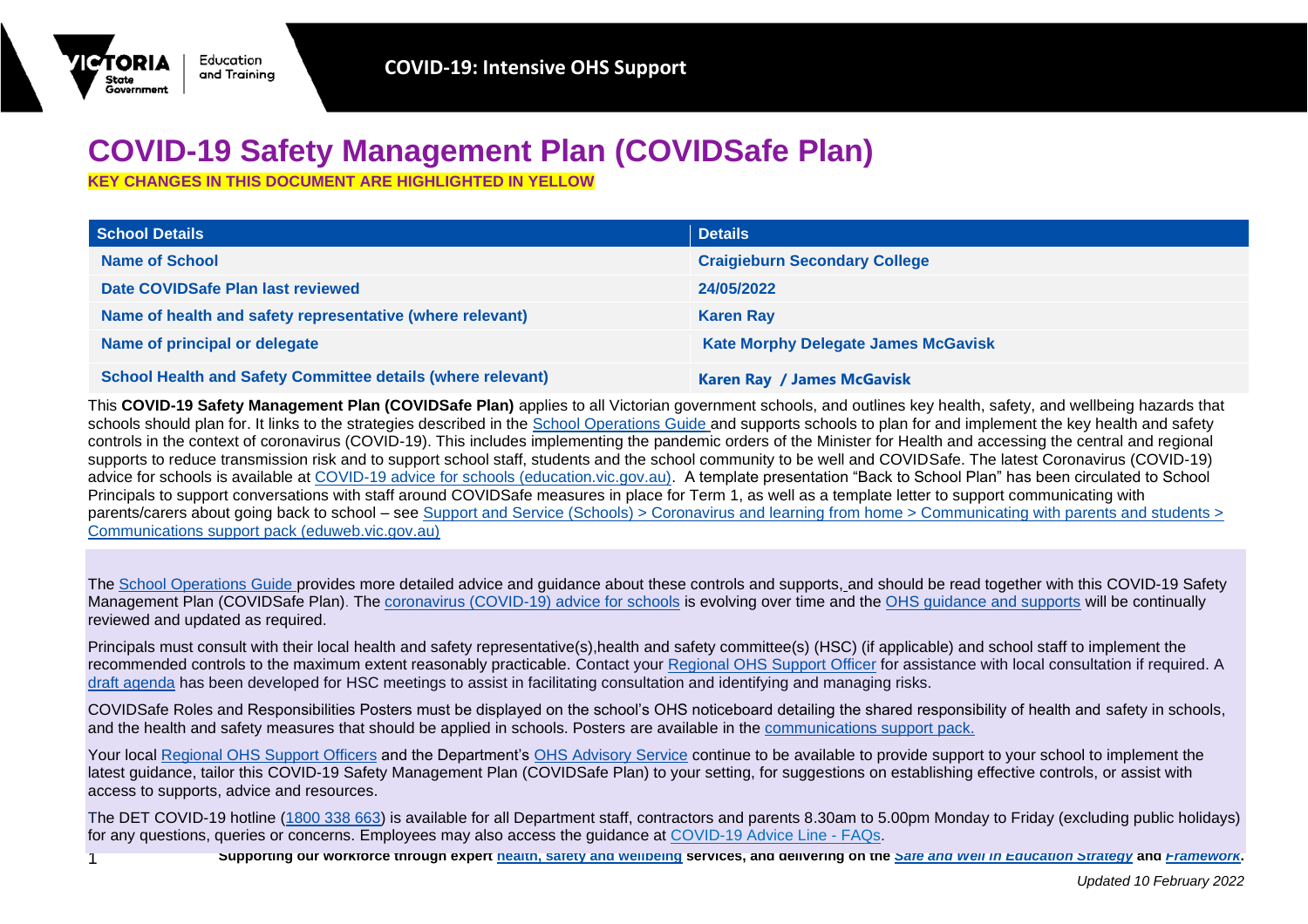

Education and Trainina

Employees are encouraged to use [eduSafe](https://services.educationapps.vic.gov.au/edusafeplus) Plus to report hazards, incidents and mental and physical injuries to ensure effective and timely resolution of OHS issues, as well to escalate issues for further support, when required. eduSafe Plus reports are being monitored to ensure that support can be provided.

If you or your family need support, personalised over-the-phone or video counselling is available 24/7 through the [Employee Assistance Program \(EAP\).](https://www2.education.vic.gov.au/pal/occupational-health-and-safety-management-system-ohsms/guidance/expert-supports) This service is available to all school staff and their immediate families (aged 18 years and over). Staff can book by calling [1300 361 008](tel:1300361008) or by using the live chat function on the [Lifeworks' Australia website.](https://www.lifeworks.com/au/) Other mental health supports are available on [OHS guidance and supports](https://www2.education.vic.gov.au/pal/occupational-health-and-safety-management-system-ohsms/guidance/covid-19-employee-health) including supports tailored to respond to COVID-19 and remote working risks.

This plan covers four key areas of risk ('hazard types'):

- Infectious Disease (Infection Prevention and Control)
- Work-Related Violence
- Mental Health and Wellbeing
- Working Alone, in isolation or from Home.

| <b>Hazard</b><br><b>Type</b>                                                              | <b>Hazard</b><br><b>Description</b>                                                                                                                                                                                       | <b>Recommended Controls</b>                                                                                                                                                                                                                                                                                                                                                                                                                                                                                                                                                                                                                                                                                                                      | <b>Examples of practical solutions</b>                                                                                                                                                                                                                                                                                                                                                                                                                                                                                                                                                                                                                                                                                                                                                                                                                                                                                                                                                                                                                                  |
|-------------------------------------------------------------------------------------------|---------------------------------------------------------------------------------------------------------------------------------------------------------------------------------------------------------------------------|--------------------------------------------------------------------------------------------------------------------------------------------------------------------------------------------------------------------------------------------------------------------------------------------------------------------------------------------------------------------------------------------------------------------------------------------------------------------------------------------------------------------------------------------------------------------------------------------------------------------------------------------------------------------------------------------------------------------------------------------------|-------------------------------------------------------------------------------------------------------------------------------------------------------------------------------------------------------------------------------------------------------------------------------------------------------------------------------------------------------------------------------------------------------------------------------------------------------------------------------------------------------------------------------------------------------------------------------------------------------------------------------------------------------------------------------------------------------------------------------------------------------------------------------------------------------------------------------------------------------------------------------------------------------------------------------------------------------------------------------------------------------------------------------------------------------------------------|
| <b>Infectious</b><br><b>Disease</b><br>(Infection<br><b>Prevention</b><br>and<br>Control) | Staff, students,<br>and others on-<br>site may come<br>into contact with<br>an individual<br>currently<br>unaware that<br>they have<br>coronavirus<br>(COVID-19), and<br>subsequently<br>contract the virus<br>from them. | Infection prevention and control<br>• Refer to the School Operations Guide for advice<br>on supporting COVIDSafe behaviours and<br>activities on school premises.<br>• Provide information, training, and instruction on<br>health hygiene to staff and students.<br>• Voluntary use of distributed Rapid Antigen<br><b>Testing kits by staff and students</b><br>• Persons who are considered suspected or<br>symptomatic cases with Covid-19 must follow the<br>guidelines in the Testing Requirements for<br><b>Contacts and Exposed Persons.</b><br>• Staff must report positive test results within<br>eduPay and isolation requirements are to be<br>immediately implemented, based on the School<br><b>Operations Guide requirements.</b> | Infection prevention and control<br>Circulate the latest health advice and requirements to parents (in multiple<br>languages if appropriate), staff and students (where appropriate).<br>Schools will distribute Rapid Antigen Testing kits to parents/carers, who<br>should collect one pack for each child at the start of week one of Term 1,<br>and one pack for each child at the start of week 3. Where parents/carers<br>are unable to attend the school to collect the tests, a pack can be<br>provided directly to a student to take home.<br><b>Schools can contact</b> schools procurement@education vic.gov.au if they<br>$\bullet$<br>have not received enough packs or if they believe they have been over-<br>supplied.<br>Communicate the recommended schedule for rapid antigen testing: twice<br>weekly for Primary and Secondary school staff and students and five<br>times weekly for Specialist school staff and students<br>Communicate the rapid antigen testing instructions using the "how-to"<br>video which is translated into 33 languages |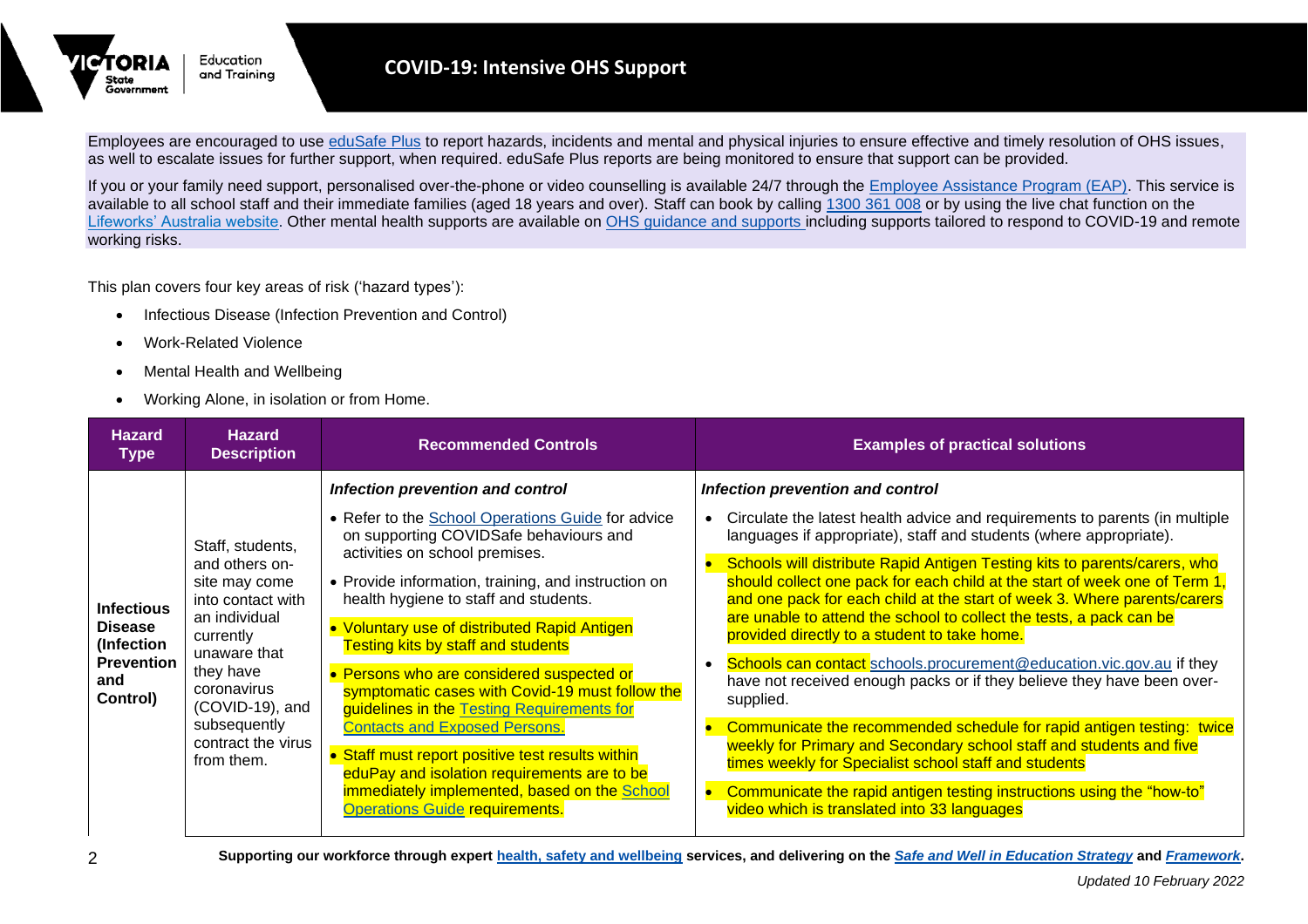

| <b>Hazard</b><br><b>Type</b> | <b>Hazard</b><br><b>Description</b> | <b>Recommended Controls</b>                                                                                                                                          | <b>Examples of practical solutions</b>                                                                                                                                                                                                                                                                  |
|------------------------------|-------------------------------------|----------------------------------------------------------------------------------------------------------------------------------------------------------------------|---------------------------------------------------------------------------------------------------------------------------------------------------------------------------------------------------------------------------------------------------------------------------------------------------------|
|                              |                                     | • All students and staff who return a positive result<br>from a rapid antigen test should also follow the                                                            | Consult with all staff, including the elected HSR and/or OHS Committee (if<br>$\bullet$<br>applicable) about the implementation of controls.                                                                                                                                                            |
|                              |                                     | latest advice at<br>https://www.coronavirus.vic.gov.au/rapid-antigen-<br>tests.                                                                                      | Monitor staff and student face mask compliance and COVIDSafe<br>practices at school.                                                                                                                                                                                                                    |
|                              |                                     | • Ensure Grade 3 students and above year levels<br>and staff wear face masks in line with the                                                                        | Use teaching strategies and communications resources to remind staff<br>$\bullet$<br>and students to wear face masks (in accordance with the guidance in the<br>current School Operations Guide) and to practice good hand hygiene.                                                                     |
|                              |                                     | guidance in the current School Operations Guide.                                                                                                                     | Sharing of food is not permitted.                                                                                                                                                                                                                                                                       |
|                              |                                     | • Students in Prep to Grade 2 are strongly<br>recommended to wear a face mask indoors at                                                                             | Use non-contact greetings (not shaking hands).                                                                                                                                                                                                                                                          |
|                              |                                     | school or an OSHC program.<br>• Ensure staff complete the School infection                                                                                           | Ensure the highest hygiene practices amongst food handlers, as per the<br><b>Department's Safe Food Handling Guidance.</b>                                                                                                                                                                              |
|                              |                                     | prevention and control during coronavirus<br>(COVID-19) LearnED module. This module is                                                                               | It is recommended that schools stagger recesses and lunchtimes and use<br>alternate spaces to increase physical distancing.                                                                                                                                                                             |
|                              |                                     | also available on FUSE for preservice teachers,<br>casual relief teachers and other staff working in<br>schools who do not have eduPay access.                       | Check the availability of hygiene products throughout the school and<br>reorder supplies through COS as needed.                                                                                                                                                                                         |
|                              |                                     | • Staff may complete this module again as a<br>refresher at any time.                                                                                                | Conduct regular inspections of the school site, using this COVID-19<br>Safety Management Plan the School Operations Guide and / or                                                                                                                                                                      |
|                              |                                     | • Contact the OHS Advisory Service for support for<br>more detailed risk assessments if required to<br>support to students with complex needs.                       | the COVIDSafe Assurance checklist (Word), to check that recommended<br>risk controls are implemented and working effectively, including displaying<br>on-site signage.                                                                                                                                  |
|                              |                                     | • Refer to the current School Operations Guide for<br>guidance on use of shared equipment and other<br>school activities (e.g. playgrounds and shared<br>resources). | Encourage students, staff and contractors/visitors to bring their own face<br>mask. Ensure there are enough single-use face masks available for staff,<br>students or visitors who do not have their own or to replace masks that<br>get damaged/soiled.                                                |
|                              |                                     | • Refer to ChemWatch (login required) to access<br>hand sanitiser safety data sheet. Ensure                                                                          | Everyone over 8 years old must wear a face mask when travelling to and<br>from school on public transport, taxis or ride share vehicles.                                                                                                                                                                |
|                              |                                     | adequate supervision of students using hand<br>sanitiser, and safe storage of supplies.                                                                              | Consider the necessity of using shared equipment at this time. Such<br>items may include shared computers, class sets of teaching and learning<br>materials, and musical instruments. If used, strict hand hygiene should be<br>followed before and after use. Risk can be further minimised with users |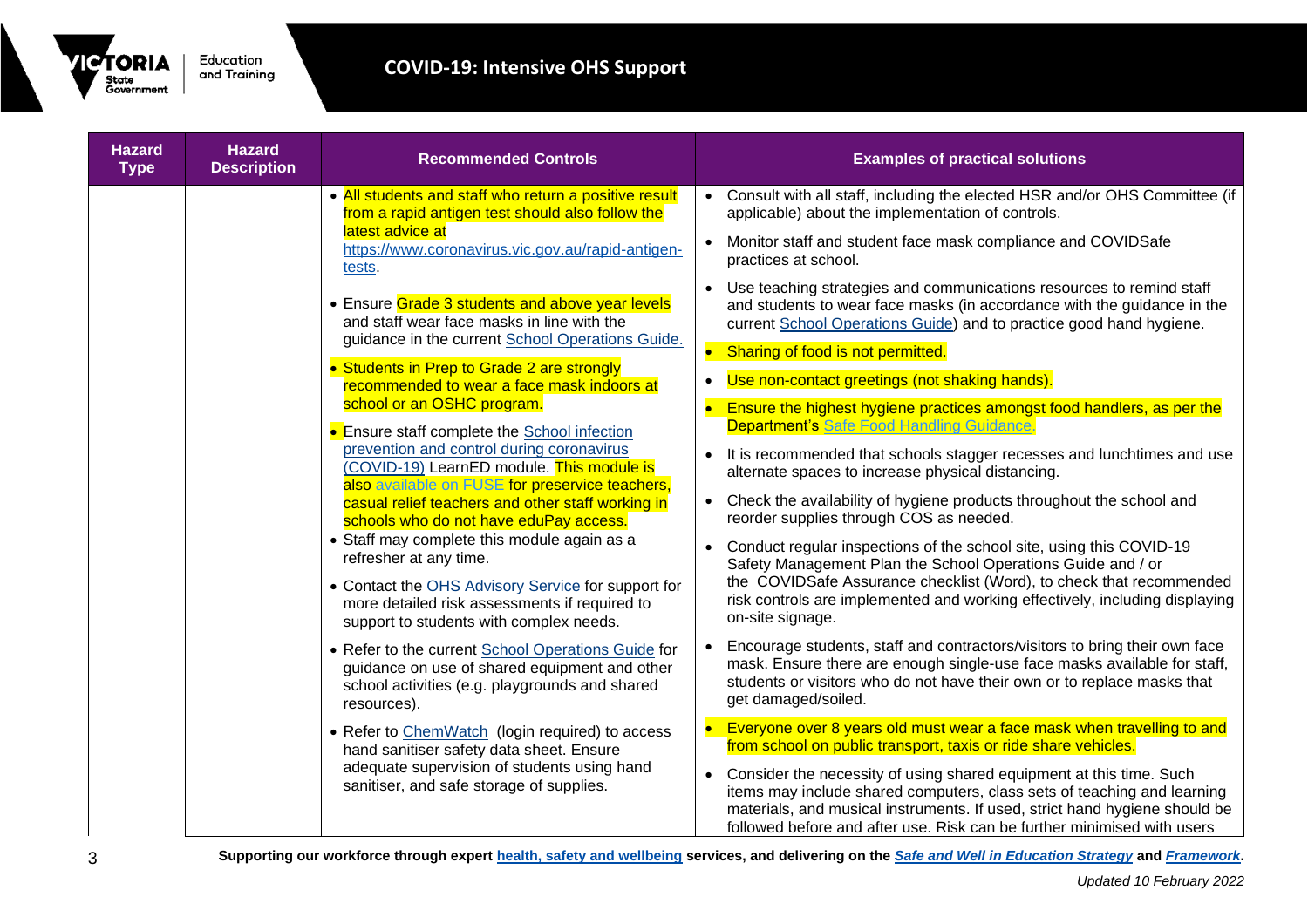

| <b>Hazard</b><br><b>Type</b> | <b>Hazard</b><br><b>Description</b> | <b>Recommended Controls</b>                                                                                                                                                                                                                                                                                                                                                                                                                                                                                                                                                                                                                                                                                                                                                | <b>Examples of practical solutions</b>                                                                                                                                                                                                                                                                                                                                                                                                                                                                                                                                                                                                                                                                                                                                                                                                                      |
|------------------------------|-------------------------------------|----------------------------------------------------------------------------------------------------------------------------------------------------------------------------------------------------------------------------------------------------------------------------------------------------------------------------------------------------------------------------------------------------------------------------------------------------------------------------------------------------------------------------------------------------------------------------------------------------------------------------------------------------------------------------------------------------------------------------------------------------------------------------|-------------------------------------------------------------------------------------------------------------------------------------------------------------------------------------------------------------------------------------------------------------------------------------------------------------------------------------------------------------------------------------------------------------------------------------------------------------------------------------------------------------------------------------------------------------------------------------------------------------------------------------------------------------------------------------------------------------------------------------------------------------------------------------------------------------------------------------------------------------|
|                              |                                     | <b>PPE</b> for staff<br>• For information and training relating to the correct<br>use of PPE, school staff should refer to<br>the guidance for staff on the use of PPE in<br>education settings.<br>• Staff are also encouraged to watch the PPE<br>Donning and Doffing education video.<br>• Encourage staff to access the webinars on<br>infection prevention and control. These are<br>strongly recommended for school staff who<br>regularly provide support in school sick bays, or<br>supervise students with medical conditions.<br>Further information is available at Support and<br>Service (Schools) > Coronavirus and learning<br>from home > School operations > Infection<br>prevention and control online learning<br>(eduweb.vic.gov.au) (login required). | wiping down items where appropriate, for example using a<br>disinfectant/detergent wipe or cloth.<br><b>PPE</b> for staff<br>• School staff should refer to the Department guidance for the use of<br>personal protective equipment (PPE) in education to determine when<br>additional PPE is required and for information on the correct and safe use<br>of PPE.<br>• Schools must consistently review their PPE supplies and ensure<br>adequate supplies remain available in the event of a suspected or<br>confirmed case of COVID-19. Schools can buy PPE items through<br>the COS catalogue.<br>Schools must display information and signage at school entrances and in<br>communal areas such as staff rooms encouraging staff and students to<br>wear masks wherever they are required. Posters are available in the<br>communications support pack. |
|                              |                                     | QR codes and visitors to schools (not required<br>May 2022)<br>• The Service Victoria QR Code check in system is<br>mandatory to record all visitors entering buildings<br>on the school site (including contractors, external<br>Department staff, building and maintenance staff<br>and parents who enter school buildings).<br>• QR code check ins are not required to be used by<br>school staff or students, or by parents who are on<br>site for drop off or pick up, but do not enter school<br>buildings. Schools can use existing mechanisms<br>such as student attendance records and staffing<br>rosters to record this information.                                                                                                                            | QR codes and visitors to schools (not required May 2022)<br>• Display QR codes prominently around the school site, including at gates,<br>entryways, reception and outside buildings.<br>• QR codes are also required to be displayed on playgrounds available for<br>community use.<br>• Communicate with the school community and any visitors or contractors<br>about QR code check in requirements.                                                                                                                                                                                                                                                                                                                                                                                                                                                     |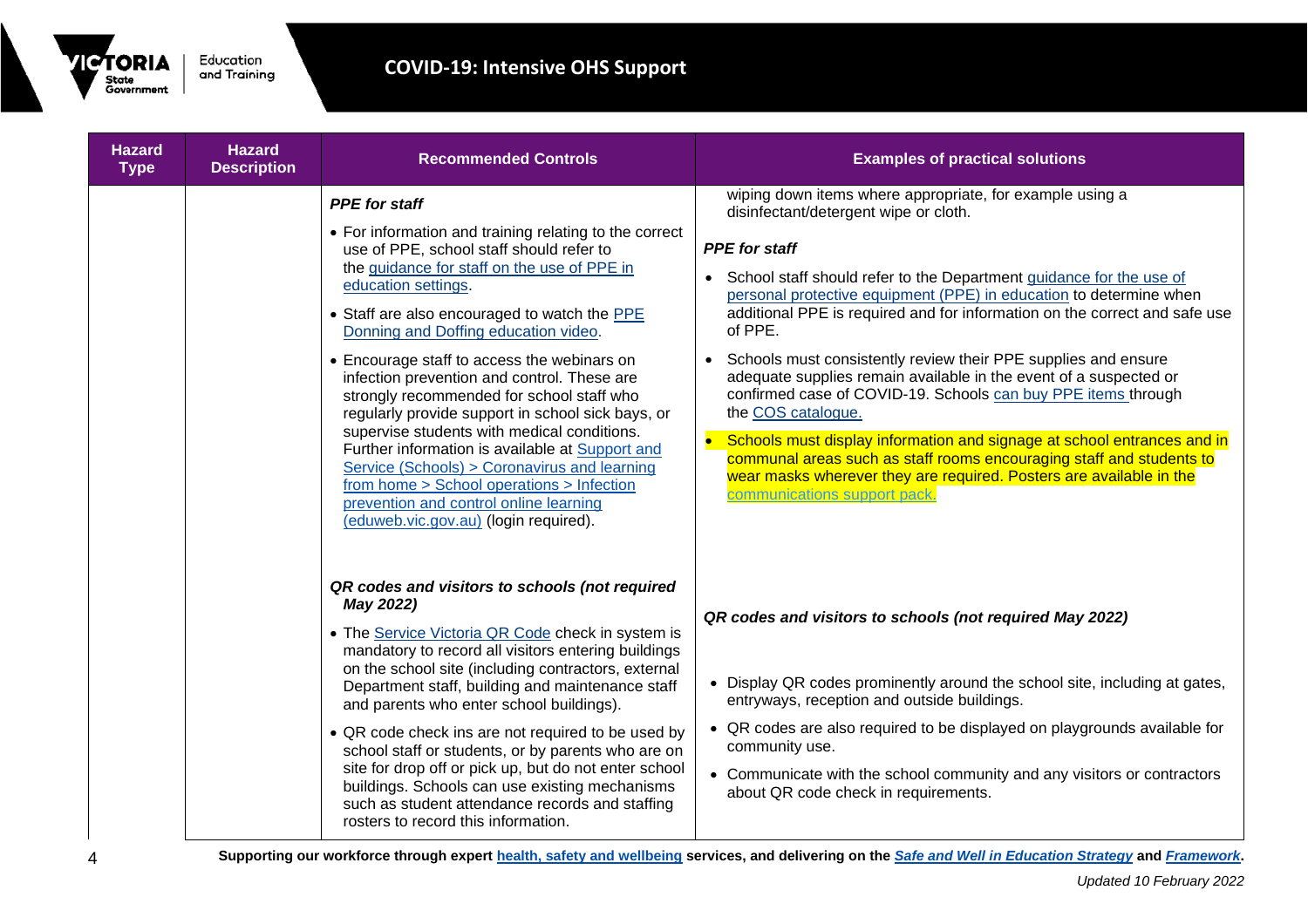

| <b>Hazard</b><br><b>Type</b> | <b>Hazard</b><br><b>Description</b> | <b>Recommended Controls</b>                                                                                                                                                                                                                                                                                                                                                                                                                         | <b>Examples of practical solutions</b>                                                                                                                                                                                                              |  |                                                                                               |
|------------------------------|-------------------------------------|-----------------------------------------------------------------------------------------------------------------------------------------------------------------------------------------------------------------------------------------------------------------------------------------------------------------------------------------------------------------------------------------------------------------------------------------------------|-----------------------------------------------------------------------------------------------------------------------------------------------------------------------------------------------------------------------------------------------------|--|-----------------------------------------------------------------------------------------------|
|                              |                                     | • If visitors can't use QR codes, another sign-in<br>procedure must be implemented. Visitor sign-in                                                                                                                                                                                                                                                                                                                                                 | • Ensure, so far is as reasonably practicable, that visitors and contractors<br>follow the QR code and visitor sign in requirements.                                                                                                                |  |                                                                                               |
|                              |                                     | procedures must collect the following information:<br>the person's first name and surname, a contact<br>phone number, the date and time the person<br>attended the school and the areas within the<br>buildings that the person attended (attendance<br>records for capital works should be managed by<br>the principal contractor). Recording the purpose<br>of the visit should continue to be collected for<br>legal and regulatory obligations. | • Ensure other sign-in procedures are implemented for visitors who cannot<br>use QR codes i.e. paper records or other digital means. Schools must<br>record at least the following information:                                                     |  |                                                                                               |
|                              |                                     |                                                                                                                                                                                                                                                                                                                                                                                                                                                     |                                                                                                                                                                                                                                                     |  | $\circ$ the name of the worker or individual accessing the site<br>o their vaccination status |
|                              |                                     |                                                                                                                                                                                                                                                                                                                                                                                                                                                     | o their vaccine appointment booking (if relevant)<br>o who sighted the evidence                                                                                                                                                                     |  |                                                                                               |
|                              |                                     |                                                                                                                                                                                                                                                                                                                                                                                                                                                     | $\circ$ the date the evidence was sighted                                                                                                                                                                                                           |  |                                                                                               |
|                              |                                     | <b>Ventilation</b><br>• Refer to the advice in the School Operations                                                                                                                                                                                                                                                                                                                                                                                | $\circ$ the nature of that evidence that has been provided (for example,<br>COVID-19 vaccine digital certificate, immunisation history statement,<br>or medical exception letter or certificate).                                                   |  |                                                                                               |
|                              |                                     | Guide with respect to natural ventilation,<br>mechanical ventilation, combined use of natural                                                                                                                                                                                                                                                                                                                                                       | <b>Ventilation</b>                                                                                                                                                                                                                                  |  |                                                                                               |
|                              |                                     | and mechanical ventilation at the same time, use<br>of fans, air purifiers, use of outdoor learning areas<br>or environments and poor outdoor air quality.                                                                                                                                                                                                                                                                                          | • Schools are required to increase fresh air flow into indoor spaces<br>(including shared spaces, staff areas and thoroughfares) whenever<br>possible                                                                                               |  |                                                                                               |
|                              |                                     |                                                                                                                                                                                                                                                                                                                                                                                                                                                     | • For information about maximising ventilation in schools, including the<br>appropriate use and placement of air purifiers, please see the<br>Department's Ventilation and Air Purification policy and the How to use an<br>air purifier fact sheet |  |                                                                                               |
|                              |                                     |                                                                                                                                                                                                                                                                                                                                                                                                                                                     | • Maximise the use of outdoor learning areas or environments wherever<br>possible.                                                                                                                                                                  |  |                                                                                               |
|                              |                                     |                                                                                                                                                                                                                                                                                                                                                                                                                                                     | • Implement measures for a comfortable learning environment (thermal,<br>noise, safety) with ventilation strategies in place                                                                                                                        |  |                                                                                               |
|                              |                                     |                                                                                                                                                                                                                                                                                                                                                                                                                                                     | • Display the Promoting airflow in your school poster around school. -                                                                                                                                                                              |  |                                                                                               |
|                              |                                     |                                                                                                                                                                                                                                                                                                                                                                                                                                                     | • For further assistance, contact the Victorian School Building Authority on<br>1800 896 950 or email airpurifiers@education.vic.gov.au                                                                                                             |  |                                                                                               |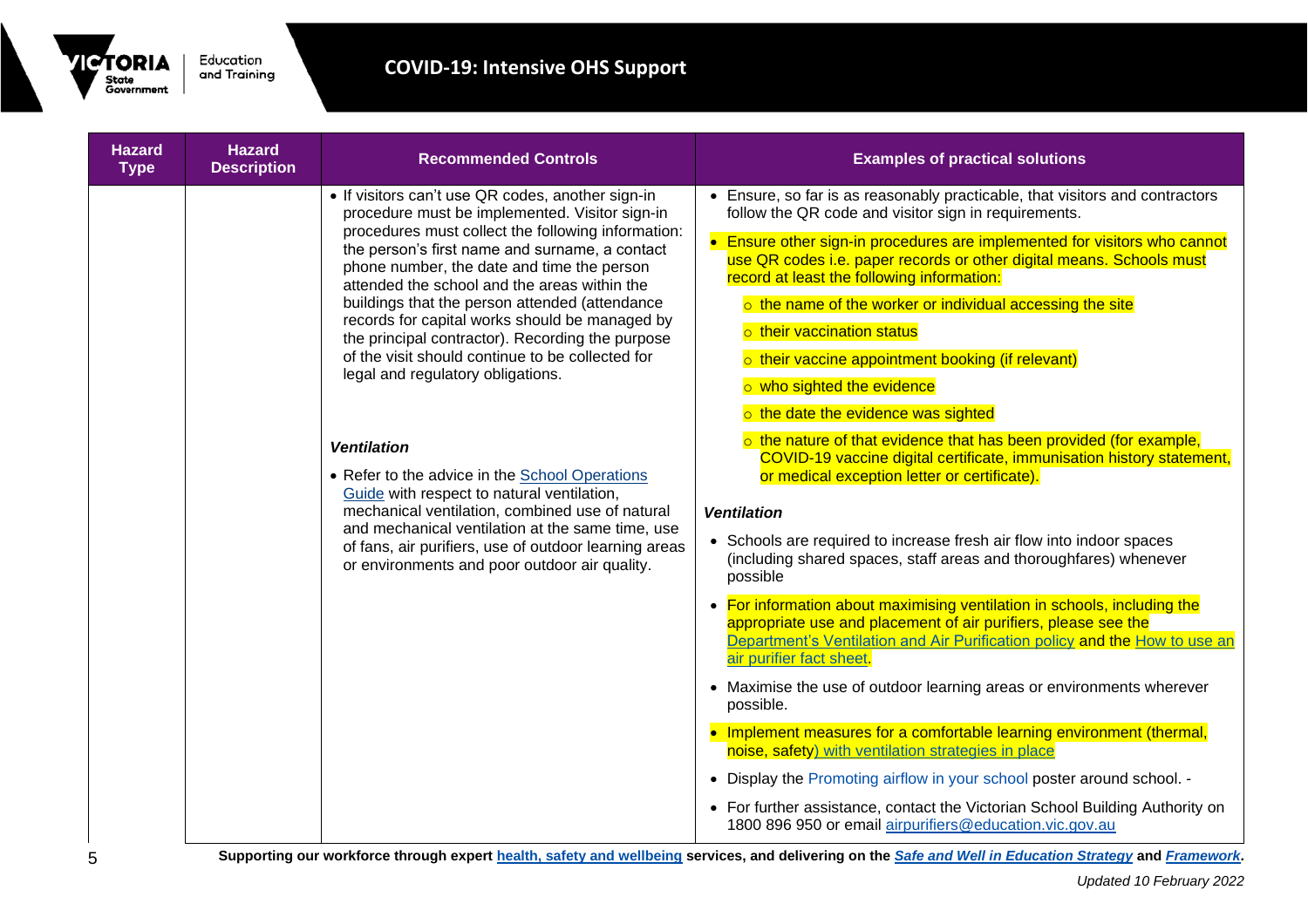

| <b>Hazard</b><br><b>Type</b> | <b>Hazard</b><br><b>Description</b> | <b>Recommended Controls</b>                                                                                                                                                                                                                                                                                                                                                                                                                                                                                                                                                                                                                                                                                                                                                                                                                                                                                                                                                                                                                                                                                                                                                                                                                                       | <b>Examples of practical solutions</b>                                                                                                                                                        |
|------------------------------|-------------------------------------|-------------------------------------------------------------------------------------------------------------------------------------------------------------------------------------------------------------------------------------------------------------------------------------------------------------------------------------------------------------------------------------------------------------------------------------------------------------------------------------------------------------------------------------------------------------------------------------------------------------------------------------------------------------------------------------------------------------------------------------------------------------------------------------------------------------------------------------------------------------------------------------------------------------------------------------------------------------------------------------------------------------------------------------------------------------------------------------------------------------------------------------------------------------------------------------------------------------------------------------------------------------------|-----------------------------------------------------------------------------------------------------------------------------------------------------------------------------------------------|
|                              |                                     | <b>Air Purifiers</b><br>• The Department will continue delivering air<br>purifier units to schools in Term 1, 2022. Further<br>information about air purifiers can be found in the<br>School Operations Guide and on PAL.<br>• Please refer to <b>PAL</b> for guidance on where to<br>place air purifiers.<br>Movement of air purifiers<br>• Refer to the Risk Assessment and Safe Work<br>Procedure for Movement of Air Purifiers for<br>manual handing guidance when moving air<br>purifiers around the school.<br>Cleaning and maintenance<br>• Each school is responsible for cleaning and<br>maintaining their air purifiers. Contract cleaners<br>should not clean the air purifier except where<br>noted below.<br>Safety and PPE measures:<br>• It is recommended that cleaning and changing<br>prefilters and HEPA filters is done in a well-<br>ventilated space. Single-use surgical mask and<br>gloves should be worn, and good hand hygiene<br>performed after cleaning and maintenance.<br>There are three elements of the purifier that require<br>cleaning and/or replacement:<br>• Surface: schools should clean the surface of the<br>air purifier regularly in line with the manufacturer's<br>guidance. Cleaning contractors should treat the | • Refer to PAL for further information relating to Ventilation and Air<br>Purification.<br><b>Air Purifiers</b><br>• Please refer to <b>PAL</b> for guidance on where to place air purifiers. |
|                              |                                     |                                                                                                                                                                                                                                                                                                                                                                                                                                                                                                                                                                                                                                                                                                                                                                                                                                                                                                                                                                                                                                                                                                                                                                                                                                                                   |                                                                                                                                                                                               |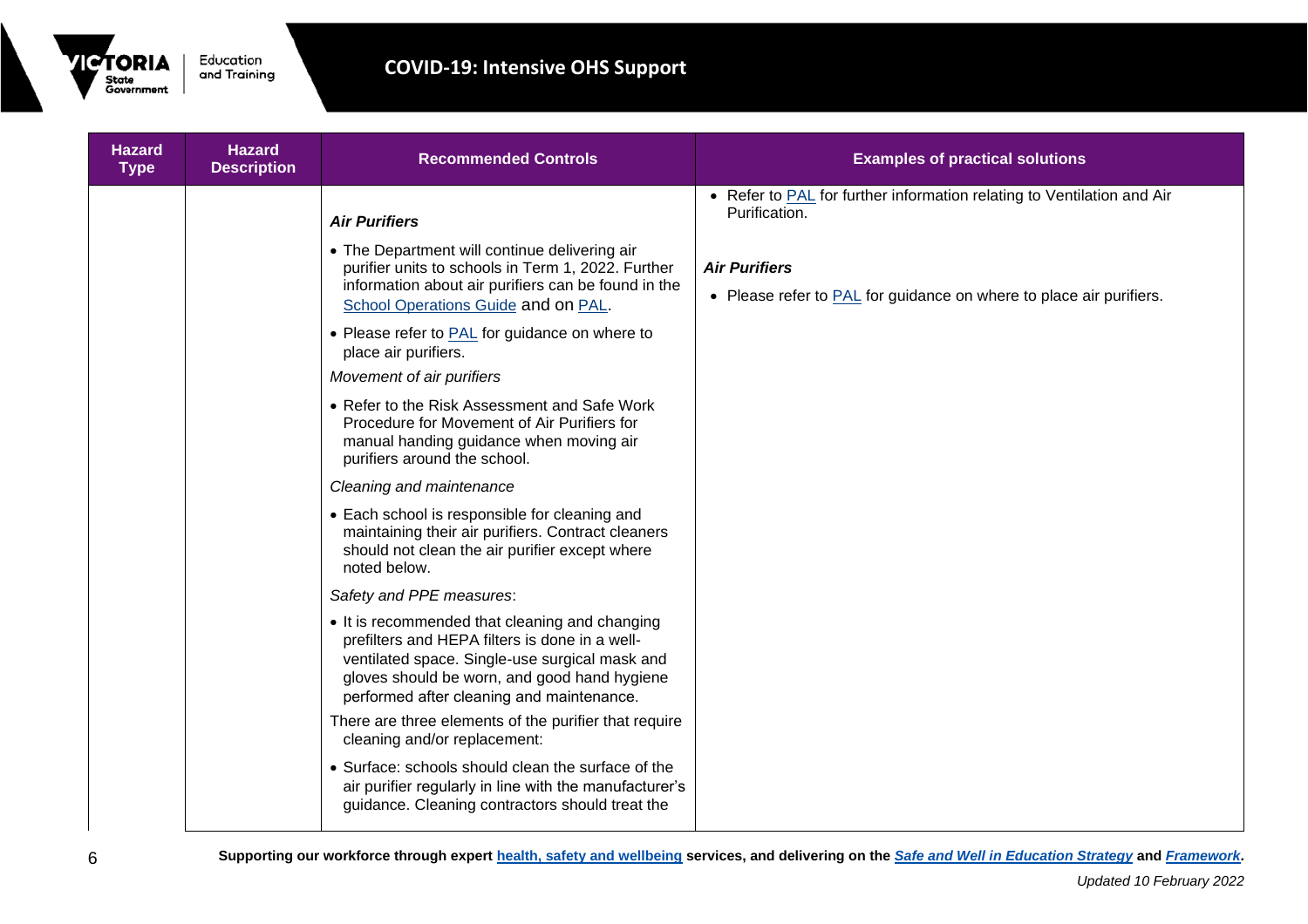

| <b>Hazard</b><br><b>Type</b> | <b>Hazard</b><br><b>Description</b> | <b>Recommended Controls</b>                                                                                                                                                                                                                                                                                                                                                                         | <b>Examples of practical solutions</b>                                                                                                                                                              |
|------------------------------|-------------------------------------|-----------------------------------------------------------------------------------------------------------------------------------------------------------------------------------------------------------------------------------------------------------------------------------------------------------------------------------------------------------------------------------------------------|-----------------------------------------------------------------------------------------------------------------------------------------------------------------------------------------------------|
|                              |                                     | air purifiers in a similar way to other electrical<br>items, which normally includes dusting.                                                                                                                                                                                                                                                                                                       |                                                                                                                                                                                                     |
|                              |                                     | • Pre-filter: schools should undertake regular<br>cleaning of the pre-filter located inside the air-<br>purifier in front of the HEPA filter, which is<br>recommended every two weeks, in line with the<br>manufacturer's guidance.                                                                                                                                                                 |                                                                                                                                                                                                     |
|                              |                                     | • HEPA filter: the air purifier will alert when the<br>HEPA filters require replacement, approximately<br>every six months. Schools should undertake the<br>filter change when this occurs. Six replacement<br>HEPA filters will be provided to schools which<br>should last more than two years. Instructions for<br>changing filters is provided to schools with<br>each unit in the user manual. |                                                                                                                                                                                                     |
|                              |                                     | • Should a filter require vacuuming, the vacuum<br>cleaner used must be equipped with a HEPA<br>filter.                                                                                                                                                                                                                                                                                             |                                                                                                                                                                                                     |
|                              |                                     | Further guidance on the use and maintenance of air<br>purifiers is available on PAL.                                                                                                                                                                                                                                                                                                                |                                                                                                                                                                                                     |
|                              |                                     | <b>Vital COVIDSafe Steps</b>                                                                                                                                                                                                                                                                                                                                                                        |                                                                                                                                                                                                     |
|                              |                                     | • A risk assessment must be conducted for all<br>Non-classroom based activities to determine<br>additional risk mitigation measures for activities<br>such as assemblies, camps, excursions,<br>incursions, sport, music and arts during the first<br>four weeks of term 1.                                                                                                                         | <b>Vital COVIDSafe Steps</b><br>• Risk mitigation measures for non-classroom based activities may include:<br>Limiting activity to the smallest possible cohort size (e.g. a single class<br>group) |
|                              |                                     | <b>Follow</b> the advice in the School Operations<br>$\bullet$<br>Guide for limiting the mixing between classes<br>and year levels.                                                                                                                                                                                                                                                                 | Limiting activity to outdoor spaces i.e. music classes.<br>• Holding the activity as infrequently as possible                                                                                       |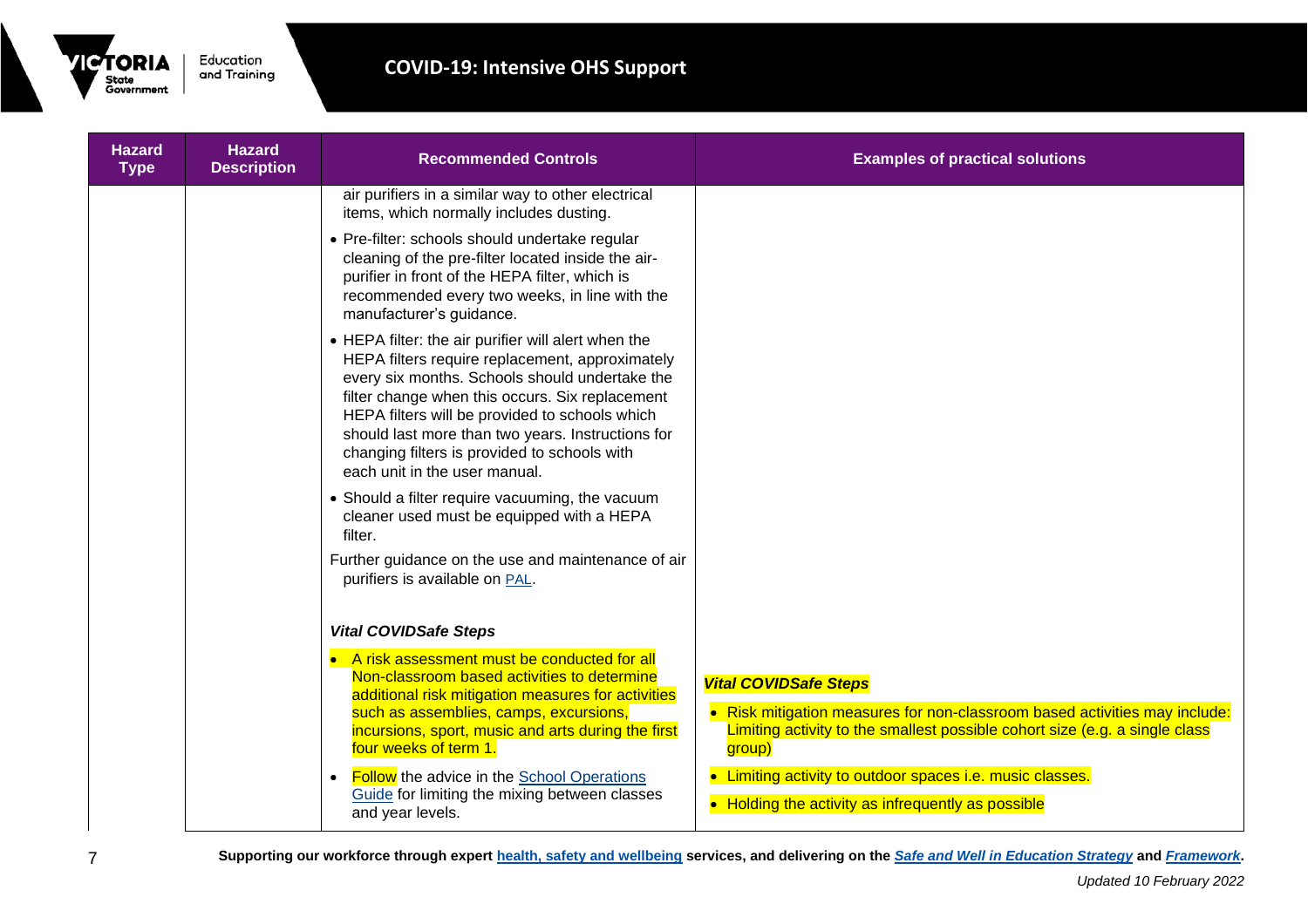

| <b>Hazard</b><br><b>Type</b> | <b>Hazard</b><br><b>Description</b> | <b>Recommended Controls</b>                                                                                                         | <b>Examples of practical solutions</b>                                                                                                                                                                                                                                                        |
|------------------------------|-------------------------------------|-------------------------------------------------------------------------------------------------------------------------------------|-----------------------------------------------------------------------------------------------------------------------------------------------------------------------------------------------------------------------------------------------------------------------------------------------|
|                              |                                     | Consider the use of large spaces such as halls<br>$\bullet$<br>for extra work spaces.<br>Stagger start and finish times and breaks. | • Consider the non-participation of persons (staff or students) at higher risk<br>of progression to severe disease (e.g. who are immunocompromised or<br>have significant coexisting medical conditions)                                                                                      |
|                              |                                     |                                                                                                                                     | • Staggering of groups who participate in the activity                                                                                                                                                                                                                                        |
|                              |                                     |                                                                                                                                     | • Activity being undertaken in larger rooms with strict physical distancing                                                                                                                                                                                                                   |
|                              |                                     |                                                                                                                                     | • Schools should consider rostering the use of both staff and student<br>spaces to facilitate this                                                                                                                                                                                            |
|                              |                                     |                                                                                                                                     | • Consider opportunities to adapt indoor activities outdoors, for example<br>holding classes outside. Where possible, staff should rest, eat and meet<br>in outdoor areas only.                                                                                                               |
|                              |                                     |                                                                                                                                     | • Consider staggered drop-off and pick-up times (noting these should not<br>change standard school hours).                                                                                                                                                                                    |
|                              |                                     |                                                                                                                                     | • Use multiple entry and exit points to prevent bottlenecks of students and<br>minimise parents onsite.                                                                                                                                                                                       |
|                              |                                     |                                                                                                                                     | • Rostering access to shared spaces, limiting time in these spaces and<br>promote breaks outdoors.                                                                                                                                                                                            |
|                              |                                     |                                                                                                                                     | • Signage and rostering so that access to shared physical spaces and food<br>preparation areas can be managed to achieve 1.5 metre physical<br>distancing where possible and to reduce congregation in entry and exit<br>points.                                                              |
|                              |                                     |                                                                                                                                     | • Space out staff workstations as much as possible and limit the number of<br>staff in offices to achieve physical distancing of 1.5 metres where<br>possible. This might mean re-locating some staff workstations<br>temporarily to other spaces (such as the library or unused classrooms). |
|                              |                                     | <b>Community use of school facilities</b>                                                                                           | • Consider adjusting how staff and students interact within the built<br>environment to reduce contact with certain surfaces. For example, a<br>simple measure such as keeping a door open will reduce the need for<br>multiple people to touch the door handle.                              |
|                              |                                     | School facilities can be used by the community,<br>including play equipment, and for external hire.                                 |                                                                                                                                                                                                                                                                                               |

**Supporting our workforce through expert [health, safety and wellbeing](https://www.education.vic.gov.au/hrweb/safetyhw/Pages/employeeservices.aspx?Redirect=5#link11) services, and delivering on the** *[Safe and Well in Education Strategy](https://www.education.vic.gov.au/hrweb/Documents/OHS/Safe%20and%20Well%20Education%20Strategy%202019-2024.pdf)* **and** *[Framework](https://www.education.vic.gov.au/hrweb/Documents/OHS/Safe%20and%20Well%20Education%20Framework%20V12.pdf)***.**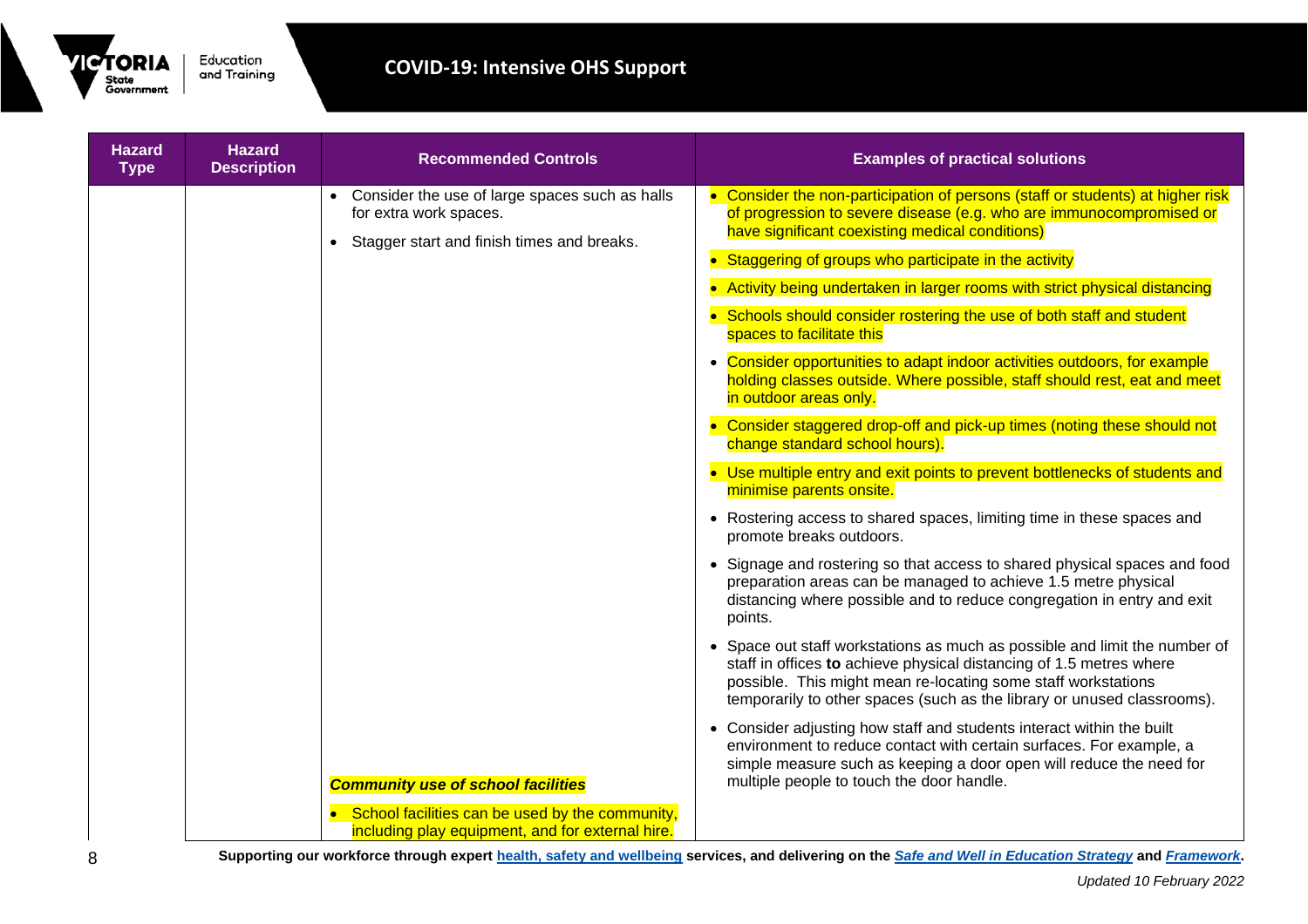

| • Schools are permitted to allow external                                                                                                                                                                                                                                                                                                                                                                                                                                                                                                                                                                                                                                                                                                                                                                                                                                                                                                                                                                                                                                                                                                               | <b>Community use of school facilities</b>                               |
|---------------------------------------------------------------------------------------------------------------------------------------------------------------------------------------------------------------------------------------------------------------------------------------------------------------------------------------------------------------------------------------------------------------------------------------------------------------------------------------------------------------------------------------------------------------------------------------------------------------------------------------------------------------------------------------------------------------------------------------------------------------------------------------------------------------------------------------------------------------------------------------------------------------------------------------------------------------------------------------------------------------------------------------------------------------------------------------------------------------------------------------------------------|-------------------------------------------------------------------------|
| providers to use or hire school facilities.                                                                                                                                                                                                                                                                                                                                                                                                                                                                                                                                                                                                                                                                                                                                                                                                                                                                                                                                                                                                                                                                                                             | • For a summary of the use of school facilities by community and sports |
| • When hiring out school facilities, schools are                                                                                                                                                                                                                                                                                                                                                                                                                                                                                                                                                                                                                                                                                                                                                                                                                                                                                                                                                                                                                                                                                                        | groups, please see Section 15 of the School Operations Guide, Table 2   |
| required to following the PAL policy regarding                                                                                                                                                                                                                                                                                                                                                                                                                                                                                                                                                                                                                                                                                                                                                                                                                                                                                                                                                                                                                                                                                                          | • When unsure, providers should be directed to the Victorian government |
| vaccination and visitors to schools.                                                                                                                                                                                                                                                                                                                                                                                                                                                                                                                                                                                                                                                                                                                                                                                                                                                                                                                                                                                                                                                                                                                    | Sector guidance to confirm COVIDSafe requirements.                      |
| If an external party is using school facilities<br>during school hours, there should be no mixing<br>between external parties and school staff and<br>students (for example, a swim school should<br>have exclusive use of a school pool and<br>change room for the period of use).<br><b>Excursions</b><br>Follow the guidance in the School Operations<br>$\bullet$<br>Guide in relation camps and excursions.<br>Use of school facilities by community and sport<br>groups<br>Schools are permitted to allow external<br>$\bullet$<br>providers to use or hire school facilities. When<br>hiring out school facilities, schools are required<br>to collect, record and hold vaccination<br>information of all workers, and volunteers that<br>work with children. To meet this requirement,<br>schools do not need to directly sight proof of<br>vaccination of these workers (e.g. digital<br>certificate).<br>Schools can request that the hiring person or<br>group provide a list with the names and<br>vaccination status of any workers.<br><b>Swimming Pools and hydrotherapy</b><br>Indoor and outdoor pools can be used across<br>Victoria. |                                                                         |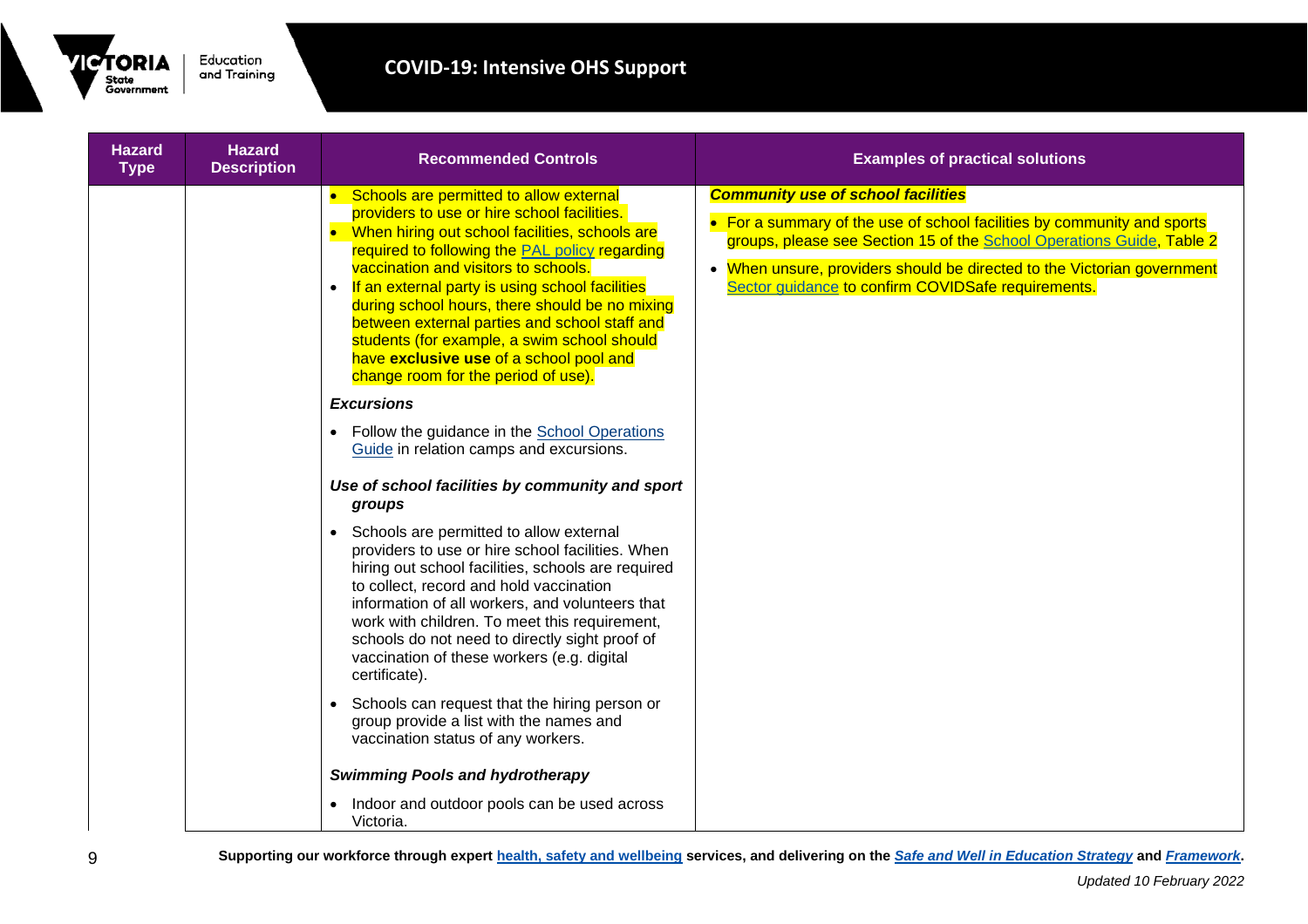

| <b>Hazard</b><br><b>Type</b> | <b>Hazard</b><br><b>Description</b> | <b>Recommended Controls</b>                                                                                                                                                                                                                                                                                                                                                                 | <b>Examples of practical solutions</b>                                                                                                                                                                                                                                                                                                                                                                                                 |
|------------------------------|-------------------------------------|---------------------------------------------------------------------------------------------------------------------------------------------------------------------------------------------------------------------------------------------------------------------------------------------------------------------------------------------------------------------------------------------|----------------------------------------------------------------------------------------------------------------------------------------------------------------------------------------------------------------------------------------------------------------------------------------------------------------------------------------------------------------------------------------------------------------------------------------|
|                              |                                     | Follow the guidance in the School Operations<br>$\bullet$<br>Guide in relation to the vaccination requirements<br>by staff and students (including for parent<br>volunteers).                                                                                                                                                                                                               |                                                                                                                                                                                                                                                                                                                                                                                                                                        |
|                              |                                     | <b>COVIDSafe requirements for visitors and</b><br>volunteers                                                                                                                                                                                                                                                                                                                                |                                                                                                                                                                                                                                                                                                                                                                                                                                        |
|                              |                                     | Visitors and volunteers performing work on<br>school sites (both inside and outdoors) must<br>have had at least two doses of a COVID-19<br>vaccine or have a valid medical exception.<br>Schools must advise visitors and volunteers<br>$\bullet$<br>they must adhere to COVIDSafe requirements:<br>physical distancing, face mask requirements,<br>cough etiquette, and good hand hygiene. | <b>COVIDSafe requirements for visitors and volunteers</b><br>More information about the collection of vaccination information from<br>visitors and volunteers on school sites is available at COVID-19<br>Vaccinations - Visitors and Volunteers on School Sites : Policy  <br>education.vic.gov.au, including a template register that schools can use<br>for recording vaccination information during visitor and volunteer sign-in. |
|                              |                                     | <b>Required vaccinations for school staff</b>                                                                                                                                                                                                                                                                                                                                               |                                                                                                                                                                                                                                                                                                                                                                                                                                        |
|                              |                                     | The Victorian Minister for Health has determined<br>that COVID-19 vaccination is mandatory for staff<br>who work in schools. This includes principals,<br>teachers, administration and education support<br>staff, and visitors and volunteers, including<br>casual relief teachers (CRTs), pre-service<br>teachers, and Out of School Hours Care staff.                                    | <b>Required vaccinations for school staff</b><br>All staff are required to have received three doses of a COVID-19<br>$\bullet$<br>vaccine unless a medical exemption applies. For workers who received<br>their second dose of a COVID-19 vaccination on or before 25 October                                                                                                                                                         |
|                              |                                     | Staff must upload evidence of their vaccination<br>status in eduPay, including a record of their third<br>dose.                                                                                                                                                                                                                                                                             | 2021, the deadline is 25 February 2022. For workers who received a<br>second dose of a COVID-19 vaccination after 25 October 2021, the<br>deadline is 15 March 2022.                                                                                                                                                                                                                                                                   |
|                              |                                     | Schools must treat health information, including<br>$\bullet$<br>an individual's vaccination status or diagnosed<br>medical condition (such as COVID-19) in<br>accordance with the Schools' Privacy Policy.                                                                                                                                                                                 | A quick reference guide is available to assist staff to upload vaccination<br>$\bullet$<br>evidence and updating vaccination status on eduPay.                                                                                                                                                                                                                                                                                         |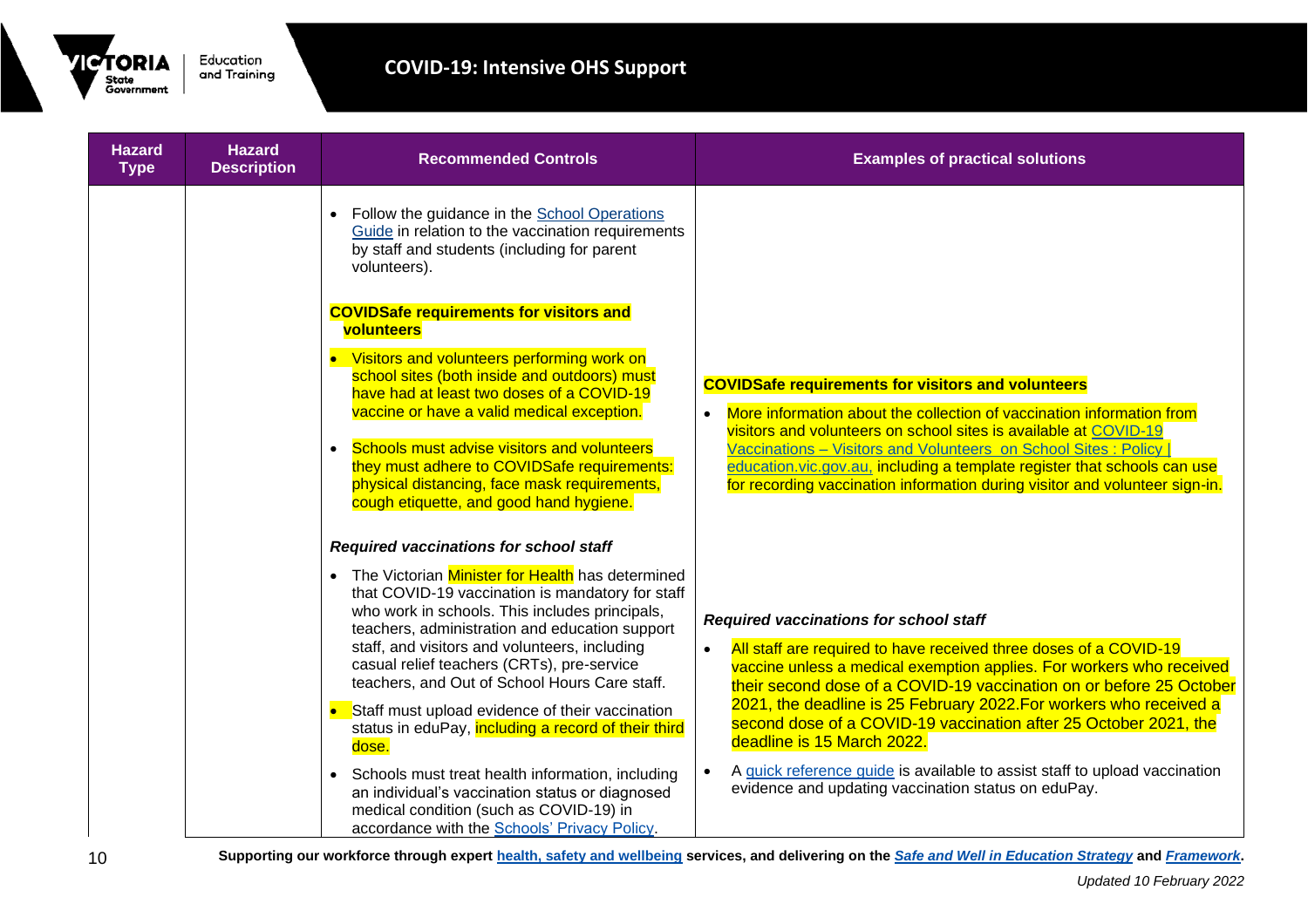

| <b>Hazard</b><br><b>Type</b> | <b>Hazard</b><br><b>Description</b>                                      | <b>Recommended Controls</b>                                                                                                                                                                                                                                                                                                                                                                                                                                        | <b>Examples of practical solutions</b>                                                                                                                                                                                                                                                                                                                                                                                                      |
|------------------------------|--------------------------------------------------------------------------|--------------------------------------------------------------------------------------------------------------------------------------------------------------------------------------------------------------------------------------------------------------------------------------------------------------------------------------------------------------------------------------------------------------------------------------------------------------------|---------------------------------------------------------------------------------------------------------------------------------------------------------------------------------------------------------------------------------------------------------------------------------------------------------------------------------------------------------------------------------------------------------------------------------------------|
|                              |                                                                          | COVID diagnoses and vaccination statuses are<br>not to be shared or discussed unless the<br>individual (or their parent/carer) provides<br>consent, or unless schools are legally obliged or<br>authorised to do so (for example, when<br>requested by the Department of Health for<br>contact tracing). Further guidance on the<br>handling of health care information can be found<br>on PAL under Privacy and information sharing -<br>Health care information. |                                                                                                                                                                                                                                                                                                                                                                                                                                             |
|                              |                                                                          | Refer to the 'Keeping COVIDSafe at school'<br>$\bullet$<br>measures in the School Operations Guide.                                                                                                                                                                                                                                                                                                                                                                | Refer to the 'Keeping COVIDSafe at school' measures in the School<br>$\bullet$<br><b>Operations Guide.</b>                                                                                                                                                                                                                                                                                                                                  |
|                              | Staff and<br>students may<br>contract disease<br>by touching<br>surfaces | Following advice from the Department of<br>Health, the cleaning arrangements for all<br>Victorian government schools will return to the<br>business-as-usual cleaning scope for Term 1,<br>2022. The business-as-usual cleaning<br>schedule considers the unique risk profile of                                                                                                                                                                                   | $\bullet$<br>Schools should consider the necessity of using shared equipment at this<br>time. Such items may include shared computers, class sets of teaching<br>and learning materials, and musical instruments. If used, strict hand<br>hygiene should be followed before and after use. Risk can be further<br>minimised with users wiping down items where appropriate, for example,<br>using a two in one disinfectant/detergent wipe. |
|                              | contaminated<br>with coronavirus<br>(COVID-19),<br>following             | schools. It involves cleaning a range of items<br>daily and cleaning other items either once-a-<br>week, twice weekly, or thrice weekly as<br>appropriate, with spot cleaning at other times.                                                                                                                                                                                                                                                                      | Consider adjusting how staff and students interact within the built<br>environment to reduce contact with certain surfaces. For example, a<br>simple measure such as keeping a door open will reduce the need for<br>multiple people to touch the door handle.                                                                                                                                                                              |
|                              | exposure from<br>someone with<br>the virus.                              | $\bullet$<br>Evidence gathered since the pandemic began<br>has demonstrated that the risk of surface<br>transmission of COVID-19 is low.                                                                                                                                                                                                                                                                                                                           | Cleaning arrangements should be adjusted to each school's<br>requirements, as outlined on PAL.                                                                                                                                                                                                                                                                                                                                              |
|                              |                                                                          | If there is an outbreak of COVID-19 in a school.                                                                                                                                                                                                                                                                                                                                                                                                                   | <b>Cleaning following a COVID-19 outbreak</b>                                                                                                                                                                                                                                                                                                                                                                                               |
|                              |                                                                          | the Department of Health or a Local Public<br><b>Health Unit will advise schools if additional</b>                                                                                                                                                                                                                                                                                                                                                                 | If there is an outbreak of COVID-19 in a school, the Department of Health<br>or a Local Public Health Unit will advise schools if additional cleaning is                                                                                                                                                                                                                                                                                    |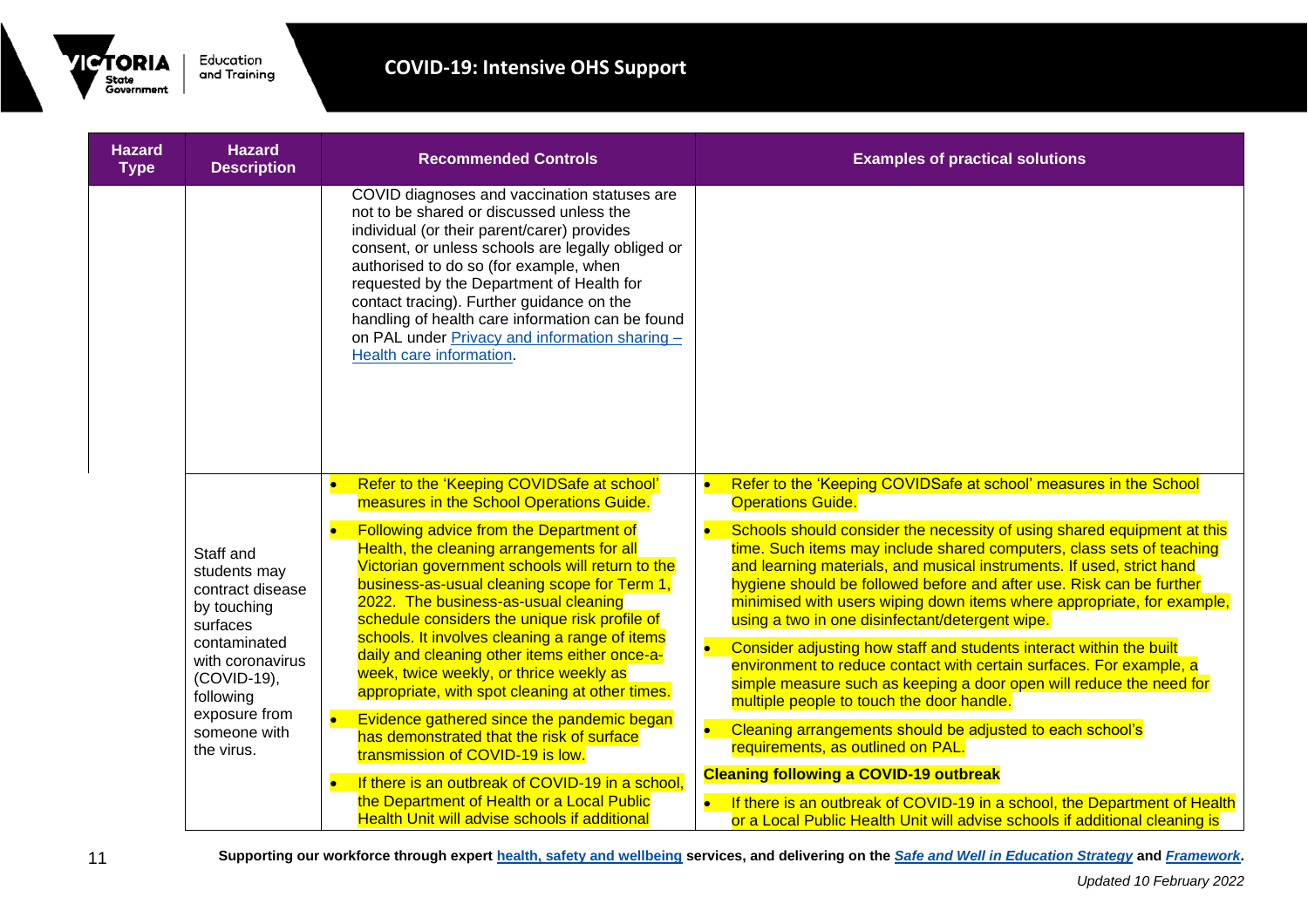

| <b>Hazard</b><br><b>Type</b> | <b>Hazard</b><br><b>Description</b>                          | <b>Recommended Controls</b>                                                                                                                                                                                                                                                                                                                                                                                                                                                                                                | <b>Examples of practical solutions</b>                                                                                                                                                                                                                                                                                                                                                                                                                                                                                                                                                                                                                                        |
|------------------------------|--------------------------------------------------------------|----------------------------------------------------------------------------------------------------------------------------------------------------------------------------------------------------------------------------------------------------------------------------------------------------------------------------------------------------------------------------------------------------------------------------------------------------------------------------------------------------------------------------|-------------------------------------------------------------------------------------------------------------------------------------------------------------------------------------------------------------------------------------------------------------------------------------------------------------------------------------------------------------------------------------------------------------------------------------------------------------------------------------------------------------------------------------------------------------------------------------------------------------------------------------------------------------------------------|
|                              |                                                              | cleaning is required, based on risk assessment<br>as part of an outbreak management plan.                                                                                                                                                                                                                                                                                                                                                                                                                                  | required, based on risk assessment as part of an outbreak management<br>plan.                                                                                                                                                                                                                                                                                                                                                                                                                                                                                                                                                                                                 |
|                              |                                                              |                                                                                                                                                                                                                                                                                                                                                                                                                                                                                                                            | $\bullet$<br>Any outbreak cleaning that is needed is arranged and paid for by the<br>Victorian School Building Authority (VSBA) and this applies to all<br>Victorian Government schools, both metropolitan and regional.                                                                                                                                                                                                                                                                                                                                                                                                                                                      |
|                              |                                                              |                                                                                                                                                                                                                                                                                                                                                                                                                                                                                                                            | Once advised of the need for outbreak cleaning to occur, the VSBA will<br>contact the principal as soon as possible to make arrangements. The<br>cleaning is conducted in accordance with guidelines that have been<br>developed with the Department of Health.                                                                                                                                                                                                                                                                                                                                                                                                               |
|                              | Vulnerable<br>workforce or<br>students                       | • Refer to the advice in the School Operations<br>Guide in relation to the supports available to<br>assist schools to support medically vulnerable<br>staff and students, including:<br>o Those staff members who may be medically<br>vulnerable, or living with or caring for elderly<br>or chronically ill relatives; and<br>Preparation of an up-to-date Student Health<br>$\circ$<br>Support Plan and accompanying condition-<br>specific health management plan for any<br>students that may be medically vulnerable. | Ensure consultation with your elected health and safety representative<br>and staff and incorporate into workforce planning.<br>Refer to the guidance in the in the School Operations Guide to support<br>medically vulnerable staff and students.                                                                                                                                                                                                                                                                                                                                                                                                                            |
|                              | A suspected<br>case may occur<br>among staff and<br>students | • Refer to the managing suspected cases advice in<br>the School Operations Guide.<br>• Also see the advice in the Operations Guide<br>regarding management of unwell students and<br>staff.                                                                                                                                                                                                                                                                                                                                | • Communicate messages to the school community and staff which promote<br>the message that the most important action school communities can take to<br>reduce the risk of transmission of COVID-19 is to ensure that any unwell<br>staff, parents / carers and students remain at home and get tested, even<br>with the mildest of symptoms, and that people who are unwell do not attend<br>school sites.<br>• Refer to the communication support pack for resources to communicate<br>with your school community.<br>• Stay in contact with affected staff or families remotely to provide wellbeing<br>support. Guidance and template communications to support schools to |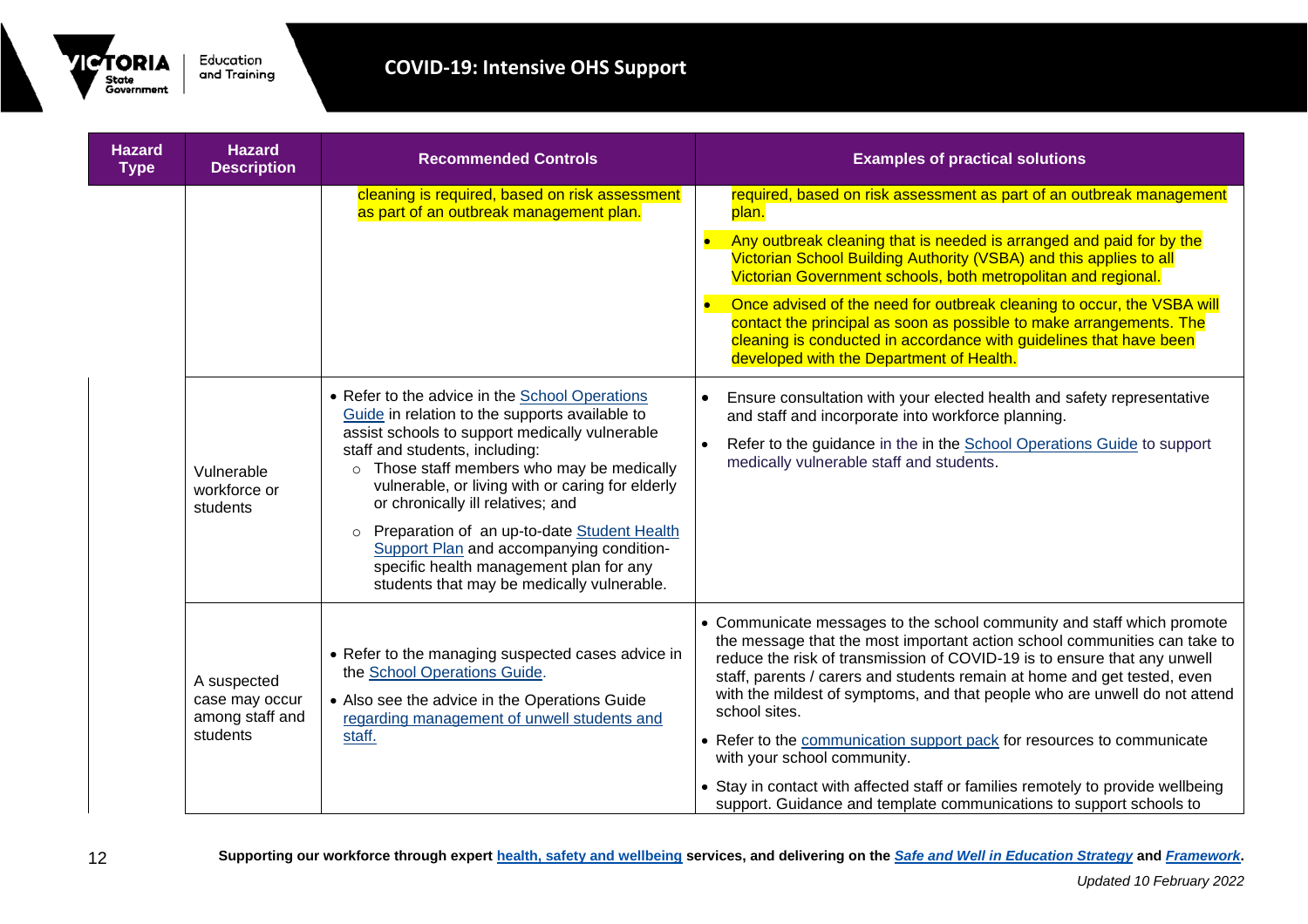

| <b>Hazard</b><br><b>Type</b> | <b>Hazard</b><br><b>Description</b>                                               | <b>Recommended Controls</b>                                                                                                                                                                                                                                                                                  | <b>Examples of practical solutions</b>                                                                                                                                                                                                                                                                                                                                                                                                                                                                                                                                                                                                                                                                         |
|------------------------------|-----------------------------------------------------------------------------------|--------------------------------------------------------------------------------------------------------------------------------------------------------------------------------------------------------------------------------------------------------------------------------------------------------------|----------------------------------------------------------------------------------------------------------------------------------------------------------------------------------------------------------------------------------------------------------------------------------------------------------------------------------------------------------------------------------------------------------------------------------------------------------------------------------------------------------------------------------------------------------------------------------------------------------------------------------------------------------------------------------------------------------------|
|                              |                                                                                   |                                                                                                                                                                                                                                                                                                              | communicate and support COVID positive staff are available through your<br>Regional OHS Support Officer.<br>• Guidance and templates to communicate with the school community is<br>available in the communication support pack.                                                                                                                                                                                                                                                                                                                                                                                                                                                                               |
|                              | <b>Management of</b><br>confirmed cases<br>and household<br>contacts at<br>school | • Refer to the management of confirmed cases and<br>household contacts at school in the School<br><b>Operations Guide.</b><br>• Please see the School Operations Guide for<br>further information relating to Principal actions<br>for identification and notification of confirmed<br><b>COVID-19 cases</b> | • Where a student or staff member is identified as a positive case, individual<br>education contact tracing will end. The revised process is set out in the<br>School Operations Guide on page 6.<br>• Stay in contact with affected staff or families remotely to offer wellbeing<br>support. Guidance and template communications to support schools to<br>communicate and support COVID positive staff are available through your<br>Regional OHS Support Officer.<br>• Guidance and templates to communicate with the school community is<br>available in the communication support pack.<br>• Specific guidance on the Management of Contacts can be found in the<br><b>School Operations Guide.</b>      |
|                              | <b>Exemptions for</b><br>staff who are<br>household<br>contacts                   | • Refer to the advice in the School Operations<br>Guide regarding school staff eligibility for<br>household contact home isolation requirements.<br>• Only applies to fully vaccinated employees                                                                                                             | These arrangements can only be implemented if the school and staff<br>member agree and the following conditions are met:<br>the staff member must undertake a daily Rapid Antigen Test (RAT)<br>for five days, return a negative result prior to attending work each<br>day and report the result in eduPay.<br>the staff member must wear a face mask at all times, with exceptions<br>in the case of eating and drinking, or safety reasons, and a P2/N95<br>mask is preferred. Schools will be supplied with P2/N95 masks,<br>provision to staff under this category is strongly recommended.<br>the staff member cannot enter shared break areas and the school<br>must try and facilitate solo break time |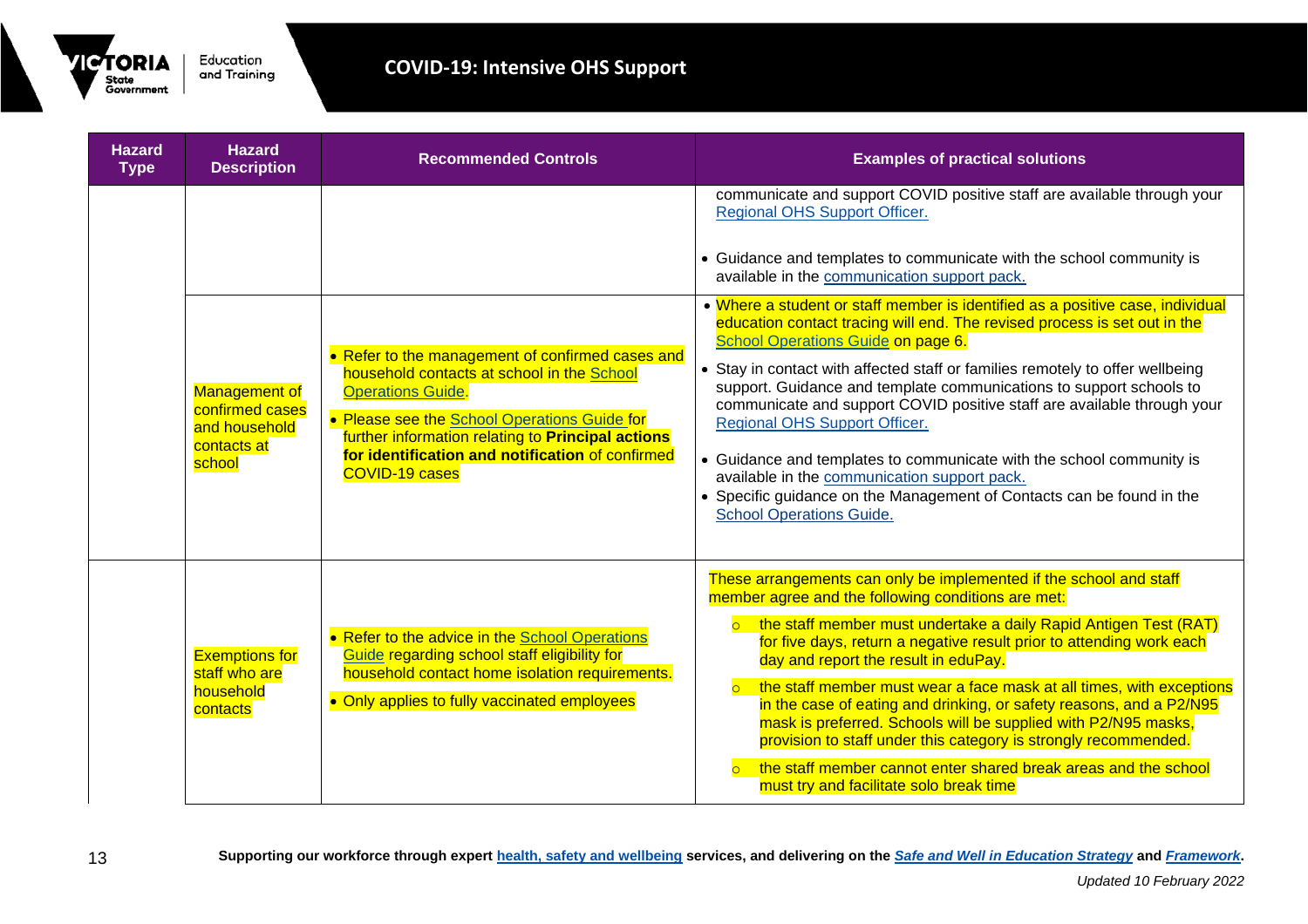

| <b>Hazard</b><br><b>Type</b> | <b>Hazard</b><br><b>Description</b>                                                                           | <b>Recommended Controls</b>                                                                                                                                                                                                                                                                                                                         | <b>Examples of practical solutions</b>                                                                                                                                                                                                                                                                                                                                                                                                                                                                                                                                                                                                                                                                               |
|------------------------------|---------------------------------------------------------------------------------------------------------------|-----------------------------------------------------------------------------------------------------------------------------------------------------------------------------------------------------------------------------------------------------------------------------------------------------------------------------------------------------|----------------------------------------------------------------------------------------------------------------------------------------------------------------------------------------------------------------------------------------------------------------------------------------------------------------------------------------------------------------------------------------------------------------------------------------------------------------------------------------------------------------------------------------------------------------------------------------------------------------------------------------------------------------------------------------------------------------------|
|                              |                                                                                                               | when travelling to and from work the staff member must not carpool<br>and should, where possible, avoid public transport<br>where possible, work in areas where transmission risk is lower<br>(outside, where possible and safe, or in large, well-ventilated spaces)                                                                               |                                                                                                                                                                                                                                                                                                                                                                                                                                                                                                                                                                                                                                                                                                                      |
|                              |                                                                                                               |                                                                                                                                                                                                                                                                                                                                                     | other than when attending school, staff must quarantine in<br>accordance with public health requirements<br>If at any time a staff member develops symptoms or tests positive on<br>a Rapid Antigen or PCR test, the exemption no longer applies - they<br>are a positive case and must isolate for 7 days                                                                                                                                                                                                                                                                                                                                                                                                           |
|                              | Non-Department<br>contractors and<br>their staff may<br>need to enter<br>school grounds<br>to carry out work. | • Refer to the advice in the School Operations<br>Guide regarding vaccination requirements for<br>visitors (including CRTs) and contractors<br>attending school sites.<br>• QR code check ins are required to be used by all<br>visitors on school site including contractors,<br>external Department staff and building and<br>maintenance staff). | Visitors to school grounds must comply with vaccination requirements,<br>density limits, face mask requirements, QR code check-ins and practise<br>respiratory etiquette and good hand hygiene.<br>Schools should ensure contractors (such as Casual Relief Teachers<br>(CRTs) receive appropriate induction, including in relation to the record<br>keeping requirements and QR code requirements on site.<br>Ensure, so far is as reasonable practicable, that QR Code and sign in<br>requirements are followed by all contractors and visitors attending site<br>(including parents entering a school building), by displaying QR codes<br>prominently and communicating with contractors about the requirements. |

| <b>Hazard</b><br>Type                                        | <b>Hazard</b><br><b>Description</b>                                                                                                                     | <b>Recommended Controls</b>                                                                                                                                                                                                         | <b>Examples of practical solutions</b>                                                                                                                                                                                                          |
|--------------------------------------------------------------|---------------------------------------------------------------------------------------------------------------------------------------------------------|-------------------------------------------------------------------------------------------------------------------------------------------------------------------------------------------------------------------------------------|-------------------------------------------------------------------------------------------------------------------------------------------------------------------------------------------------------------------------------------------------|
| Working<br>Alone, in<br><b>Isolation</b><br>or from<br>Home* | The home work<br>environment<br>may cause<br>injury (noise,<br>lighting, thermal<br>comfort, and                                                        | • Refer to working alone, in isolation or from home<br>policy and procedure.<br>• Refer to OHS guidance for working from home.<br>• Refer to ergonomic advice.<br>• Refer to tips for working from home safely and<br>productively. | Enable reasonable access to available school equipment.<br>Proactively plan with staff who have a known pre-existing injury.<br>Establish protocols for regular check-ins with staff.<br>Encourage staff to access the Working from Home Guide. |
| 14                                                           | Supporting our workforce through expert health, safety and wellbeing services, and delivering on the Safe and Well in Education Strategy and Framework. |                                                                                                                                                                                                                                     |                                                                                                                                                                                                                                                 |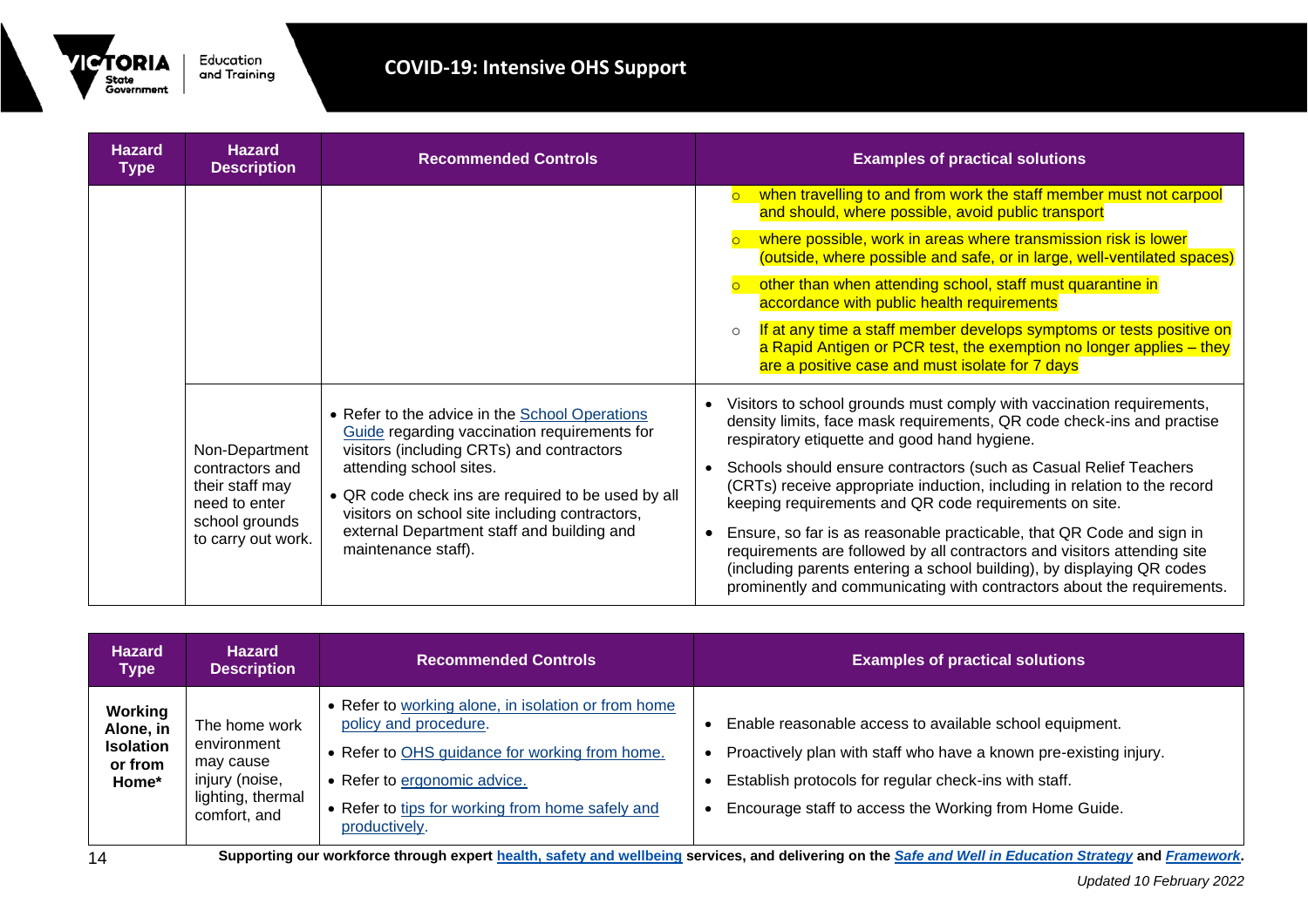

| <b>Hazard</b><br><b>Type</b> | <b>Hazard</b><br><b>Description</b>                                                                                                                         | <b>Recommended Controls</b>                                                                                                                                                                                           | <b>Examples of practical solutions</b>                                                                                                                                                                                                                                                                                                                                                                                                                                                                                                                               |
|------------------------------|-------------------------------------------------------------------------------------------------------------------------------------------------------------|-----------------------------------------------------------------------------------------------------------------------------------------------------------------------------------------------------------------------|----------------------------------------------------------------------------------------------------------------------------------------------------------------------------------------------------------------------------------------------------------------------------------------------------------------------------------------------------------------------------------------------------------------------------------------------------------------------------------------------------------------------------------------------------------------------|
|                              | slips, trips and<br>falls).                                                                                                                                 |                                                                                                                                                                                                                       |                                                                                                                                                                                                                                                                                                                                                                                                                                                                                                                                                                      |
|                              | Staff may suffer<br>musculoskeletal<br>disorders by<br>adopting static<br>postures while<br>using laptops,<br>portable devices<br>or personal<br>computers. | • Encourage staff to regularly stretch and move<br>during the day.<br>• Consult with staff to identify possible adjustments<br>to work/tasks/timetable to reduce static postures<br>and prolonged desk / screen time. | • Where possible, encourage and allow time for keeping active while working<br>from home – i.e. times when staff are encouraged to stand up and stretch,<br>or take a short break from their workstations.<br>• This many include ending meetings five minutes early to stretch and move,<br>starting meetings or lessons with a stretch session, timetabling movement<br>breaks and (where possible) having phone calls instead of virtual meetings<br>to reduce screen time and eye strain.<br>• Proactively plan with staff who have a known pre-existing injury. |
|                              | Increased<br>isolation (on-site<br>and/or at home)<br>may increase<br>risk of injury.                                                                       | • Advice and support (including ergonomic advice<br>via videoconference) is available to all staff via<br>the OHS Advisory Service.                                                                                   | • Promote the OHS advice and support (including <b>EAP</b> and wellbeing<br>webinars) to staff. Other mental health supports are available at OHS<br>guidance and supports.<br>• Establish protocols for regular check-ins with staff.                                                                                                                                                                                                                                                                                                                               |
|                              | Exposure to<br>family or<br>gendered<br>violence.                                                                                                           | • Assist staff in following the advice and support for<br>employees exposed to family violence.                                                                                                                       | • Establish protocols for regular check-ins with staff.                                                                                                                                                                                                                                                                                                                                                                                                                                                                                                              |
|                              |                                                                                                                                                             | *To be applied in conjunction with Mental Health and Wellbeing and Work-Related Violence hazard sections below.                                                                                                       |                                                                                                                                                                                                                                                                                                                                                                                                                                                                                                                                                                      |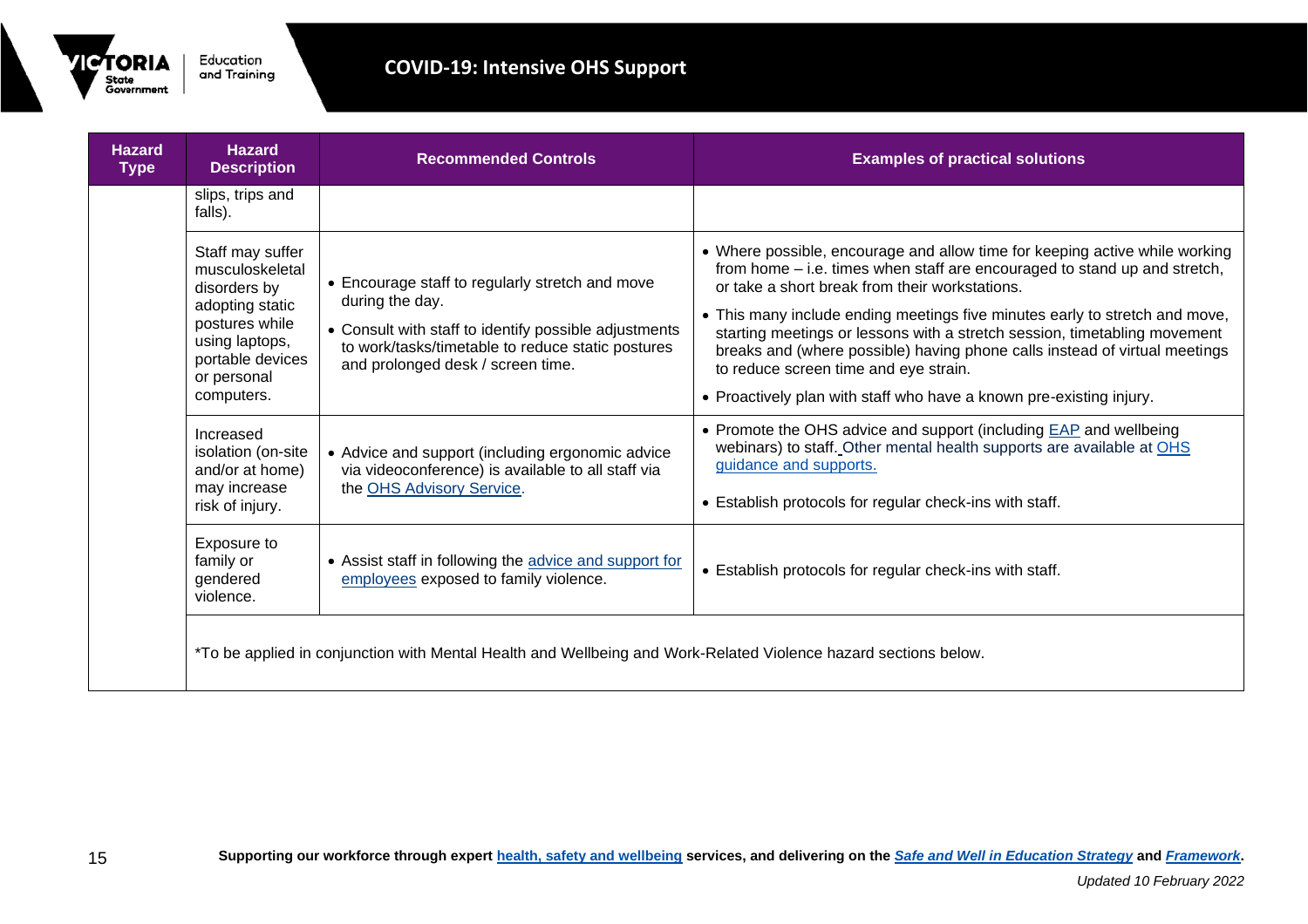

| <b>Hazard</b><br><b>Type</b>               | <b>Hazard</b><br><b>Description</b>                                                                                                                                                                                                                                                                                                                 | <b>Recommended Controls</b>                                                                                                                                                                                                                                                                                                                                                                                                                                                                                                                                                                                                                                                                                                                                                                                                                                                                                                                                                                                                                                                                              | <b>Examples of practical solutions</b>                                                                                                                                                                                                                                                                                                                                                                                                                                                                                                                                                                                                                                                                                                                                                                                                                                                                                                                                                                                                                                                       |
|--------------------------------------------|-----------------------------------------------------------------------------------------------------------------------------------------------------------------------------------------------------------------------------------------------------------------------------------------------------------------------------------------------------|----------------------------------------------------------------------------------------------------------------------------------------------------------------------------------------------------------------------------------------------------------------------------------------------------------------------------------------------------------------------------------------------------------------------------------------------------------------------------------------------------------------------------------------------------------------------------------------------------------------------------------------------------------------------------------------------------------------------------------------------------------------------------------------------------------------------------------------------------------------------------------------------------------------------------------------------------------------------------------------------------------------------------------------------------------------------------------------------------------|----------------------------------------------------------------------------------------------------------------------------------------------------------------------------------------------------------------------------------------------------------------------------------------------------------------------------------------------------------------------------------------------------------------------------------------------------------------------------------------------------------------------------------------------------------------------------------------------------------------------------------------------------------------------------------------------------------------------------------------------------------------------------------------------------------------------------------------------------------------------------------------------------------------------------------------------------------------------------------------------------------------------------------------------------------------------------------------------|
| Work-<br><b>Related</b><br><b>Violence</b> | Online, over the<br>phone or other<br>remote<br>threatening or<br>aggressive<br>behaviour by<br>students,<br>parents/carers,<br>school staff or<br>other members<br>of school<br>community.<br>On-site<br>violence,<br>bullying or<br>harassment by<br>students,<br>parents/ carers,<br>school staff or<br>other members<br>of school<br>community. | • Refer to the Work-Related Violence in Schools<br>Policy, which covers online and on-site behaviour,<br>and the new advice page outlining strategies and<br>resources to help schools prevent and manage<br>unacceptable behaviours from parents and<br>carers.<br>• Refer to the new Respectful Behaviours within the<br>School Community Policy, which promotes the<br>importance of respectful and collaborative<br>relationships between parents, carers and school<br>staff. The new policy and resources will enable<br>schools to communicate clearly articulated<br>expectations for parent and carer behaviour<br>towards school staff.<br>• Consider whether any student supports, including<br>Behaviour Support Plans, require revision in<br>consultation with Student Support Services.<br>• Also refer to Creating Respectful and Safe School<br>Communities (including template Statement of<br>Values), the Respect for School Staff local policy<br>template, and resources available through<br><b>Respectful Relationships and Schoolwide Positive</b><br><b>Behaviour Support.</b> | • Ensure on-site staff are ready to manage the students that will be attending<br>and that student supports, including reviewing and ensuring Behaviour<br>Support Plans are up to date if required.<br>• Liaise with Student Support Services for Behaviour Support Plan<br>assistance where required.<br>• If wearing a mask when working with students at risk of grabbing or pulling<br>it, use a mask that will release easily, e.g. with hooks over the ears rather<br>than ties around the back of the head. Regularly and explicitly teach<br>students not to touch or attempt to remove others' masks.<br>• Set expectations for behaviour with the school community and promote<br>appropriate ways for parents to raise their concerns.<br>. Display the posters for school staff and for parents/carers to help schools<br>communicate the Respectful Behaviours within the School Community<br>Policy and appropriate behavioural standards with their school community.<br>• Discuss extra supports or strategies for staff who engage with anyone<br>known to present a risk. |
|                                            | Staff<br>experiencing<br>stress or anxiety<br>stemming from<br>exposure to<br>increasing<br>onsite or online<br>work-related<br>violence and                                                                                                                                                                                                        | • Proactive and open communications with parents<br>and carers is important to prevent an escalation in<br>behaviours. Refer to Coronavirus (COVID-19)<br>advice for parents, carers and guardians, and to<br>the communications support pack.<br>• Escalated referrals will be managed by the<br>Employee Wellbeing Response Team, and<br>Complex Matter Support Team.                                                                                                                                                                                                                                                                                                                                                                                                                                                                                                                                                                                                                                                                                                                                  | • Encourage staff to report incidents in eduSafe Plus and IRIS as<br>appropriate, de-brief, and seek escalated support (e.g. through EAP) if<br>required.                                                                                                                                                                                                                                                                                                                                                                                                                                                                                                                                                                                                                                                                                                                                                                                                                                                                                                                                    |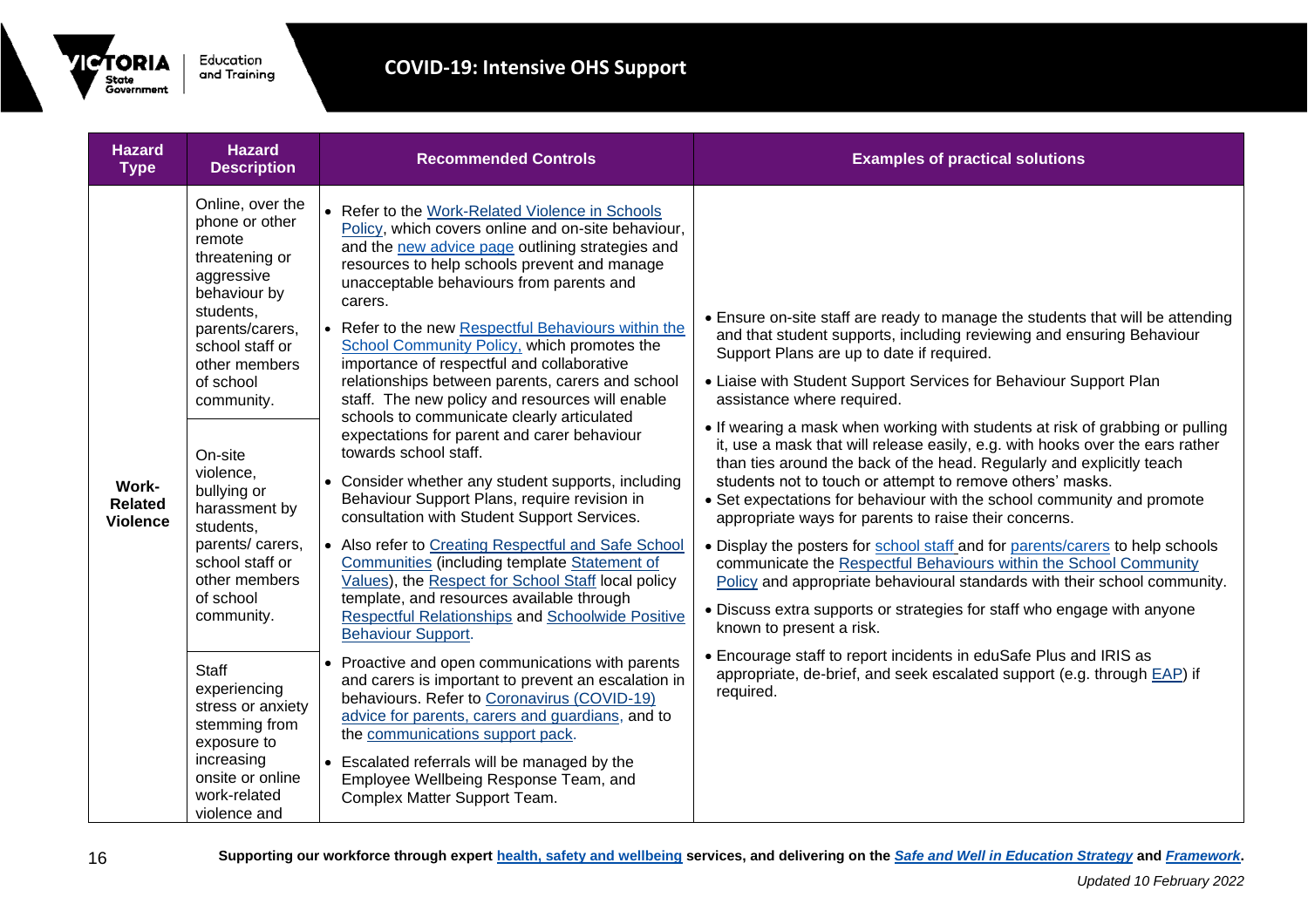

| <b>Hazard</b><br>Type | <b>Hazard</b><br><b>Description</b>                                                                       | <b>Recommended Controls</b>                                                                                                                | <b>Examples of practical solutions</b> |
|-----------------------|-----------------------------------------------------------------------------------------------------------|--------------------------------------------------------------------------------------------------------------------------------------------|----------------------------------------|
|                       | aggression from<br>parents.<br>Many<br>parents/carers<br>are likely to be<br>anxious during<br>this time. | Refer to the mental health and wellbeing advice<br>on the OHSMS COVID-19 Employee supports<br>page, and the relevant policy and procedure. |                                        |

| <b>Hazard</b><br><b>Type</b>                                          | <b>Hazard</b><br><b>Description</b>                                                                                                                                                                                                                                                                | <b>Recommended Controls</b>                                                                                                                                                                                                                                                                                                                                                                                                                                                                                                                                                                                                                                                                                                                                                                | <b>Examples of practical solutions</b>                                                                                                                                                                                                                                                                                                                                                                                                                                                                                                                                                                                                                                                                                                                                                                                                                                                                                                                                                                                                                                                |
|-----------------------------------------------------------------------|----------------------------------------------------------------------------------------------------------------------------------------------------------------------------------------------------------------------------------------------------------------------------------------------------|--------------------------------------------------------------------------------------------------------------------------------------------------------------------------------------------------------------------------------------------------------------------------------------------------------------------------------------------------------------------------------------------------------------------------------------------------------------------------------------------------------------------------------------------------------------------------------------------------------------------------------------------------------------------------------------------------------------------------------------------------------------------------------------------|---------------------------------------------------------------------------------------------------------------------------------------------------------------------------------------------------------------------------------------------------------------------------------------------------------------------------------------------------------------------------------------------------------------------------------------------------------------------------------------------------------------------------------------------------------------------------------------------------------------------------------------------------------------------------------------------------------------------------------------------------------------------------------------------------------------------------------------------------------------------------------------------------------------------------------------------------------------------------------------------------------------------------------------------------------------------------------------|
| <b>Mental</b><br>Health/<br><b>Psychoso</b><br>cial<br><b>Hazards</b> | <b>Leaders</b><br>managing the<br>anxiety and<br>mental health of<br>others $-$<br>including<br>students, staff,<br>and members of<br>the school<br>community.<br>Staff<br>experiencing<br>changes to<br>workload<br>(increase/decre)<br>ase) from<br>modifications in<br>tasks and<br>priorities. | • Refer to the mental health and wellbeing advice<br>on the OHSMS COVID-19 Employee supports<br>page, and the relevant policy and procedure.<br>• Consult with staff to identify causes/sources of<br>workload challenges and to identify possible<br>adjustments.<br>• Refer to the Return to Work Coordinator Portal.<br>• Refer to the Principal Health and Wellbeing<br>services on the OHSMS COVID-19 Employee<br>support page.<br>• Refer to the Department's Flexible Work Policy.<br>• Refer to School Operations Guide<br>• Video-counselling is available via the Employee<br>Assistance Program (EAP) for all staff and their<br>immediate family (aged 18 years and over).<br>• Actively use the <b>Students at Risk Planning</b><br>Tool and the Student check-in resource to | • Consult, communicate and check-in regularly with staff on how they are feeling<br>with the current situation and what supports might help. Encourage team<br>leaders to be flexible and supportive about work requirements.<br>• Have regular conversations to provide as much clarity and flexibility as<br>possible about tasks, priorities and the way work can be delivered.<br>• When a transition occurs either to or from remote learning, consider how best<br>to enable staff to respond to the transition and adjust their planning to suit.<br>• Talk with staff about how they can limit screen time and consult with staff<br>about strategies for managing emails.<br>• Encourage staff to take scheduled screen breaks.<br>• Encourage staff to take wellbeing time.<br>• Consider pausing the introduction of any new initiatives or additional<br>professional development activities.<br>• Limit meeting duration and record meetings to enable flexibility in attending.<br>• Allow time for staff to access the relevant information, instruction and training. |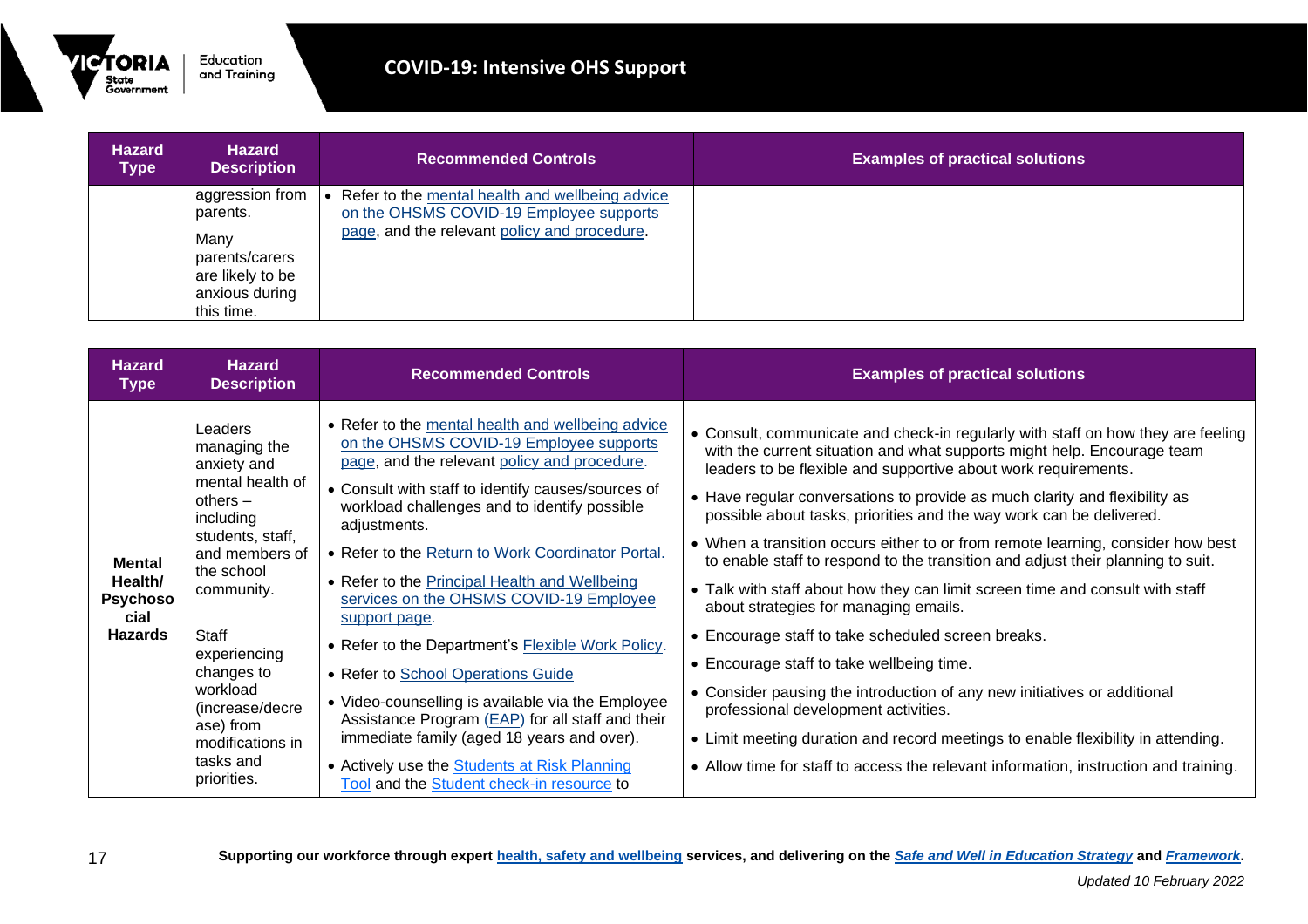

| <b>Hazard</b><br><b>Type</b> | <b>Hazard</b><br><b>Description</b>                                                                                                                                                                                                                                                                                                                                                                                                                                                                         | <b>Recommended Controls</b>                                                                                                                                                                                                                                                                                                                                                                                                                                                                                                                                                                                                                                                                                                                                                        | <b>Examples of practical solutions</b>                                                                                                                                                                                                                                                                                        |
|------------------------------|-------------------------------------------------------------------------------------------------------------------------------------------------------------------------------------------------------------------------------------------------------------------------------------------------------------------------------------------------------------------------------------------------------------------------------------------------------------------------------------------------------------|------------------------------------------------------------------------------------------------------------------------------------------------------------------------------------------------------------------------------------------------------------------------------------------------------------------------------------------------------------------------------------------------------------------------------------------------------------------------------------------------------------------------------------------------------------------------------------------------------------------------------------------------------------------------------------------------------------------------------------------------------------------------------------|-------------------------------------------------------------------------------------------------------------------------------------------------------------------------------------------------------------------------------------------------------------------------------------------------------------------------------|
|                              | Staff<br>experiencing<br>disengagement<br>and low morale<br>regarding clarity<br>of tasks, team<br>roles and<br>evolving<br>priorities.<br>Staff<br>experiencing<br>uncertainty,<br>stress, anxiety<br>from the<br>transition to an<br>altered working<br>environment.<br>Staff<br>experiencing<br>uncertainty and<br>anxiety about<br>the COVID-19<br>risks to their<br>personal health<br>(especially if<br>working onsite).<br>Staff<br>experiencing<br>isolation and<br>changes in<br>levels of support | identify students who may be vulnerable and<br>require support to maintain engagement and<br>connection.<br>• Use edusafe Plus to escalate incidents and risks<br>so that Area support can be provided.<br>• The Mental Health Toolkit has advice and<br>resources to support student mental health and<br>wellbeing. This includes advice on positive<br>mental health promotion, curriculum support,<br>how to identify and access support as well as<br>parent and student-specific pages.<br>• The Advice for teachers - supporting student's<br>mental health and wellbeing resource and the<br><b>Quick Guide to Student Mental Health and</b><br><b>Wellbeing Resources highlights the most</b><br>relevant evidence-based resources for teachers,<br>parents and students. | • Encourage staff to use EAP, for themselves and their immediate family, as<br>well as the other supports and resources available by contacting<br>employee.wellbeing.response.team@education.vic.gov.au<br>• Ensure there are adjusted return to work strategies for people on sick leave or<br>Workers' Compensation leave. |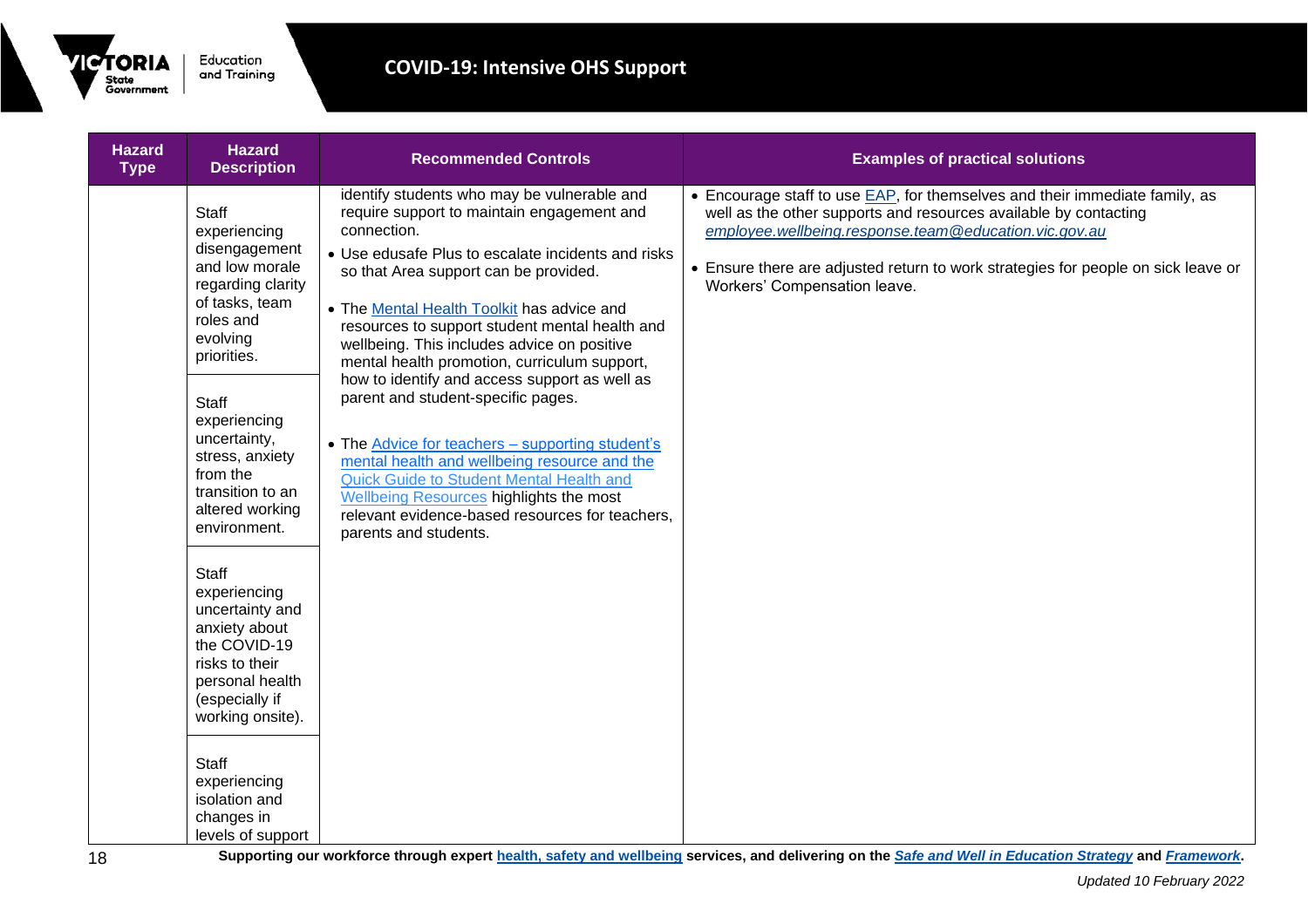

| <b>Hazard</b><br><b>Type</b> | <b>Hazard</b><br><b>Description</b>                                                                                                                                                                                                                       | <b>Recommended Controls</b> | <b>Examples of practical solutions</b> |
|------------------------------|-----------------------------------------------------------------------------------------------------------------------------------------------------------------------------------------------------------------------------------------------------------|-----------------------------|----------------------------------------|
|                              | from leaders<br>and colleagues<br>as a result of the<br>changed<br>arrangements.                                                                                                                                                                          |                             |                                        |
|                              | Aggravation of<br>stress caused<br>by pre-existing<br>conditions (e.g.<br>existing mental<br>health<br>conditions,<br>disabilities,<br>vulnerable<br>cohorts, and<br>staff on leave,<br>including<br>Workers'<br>Compensation<br>or sick leave,<br>etc.). |                             |                                        |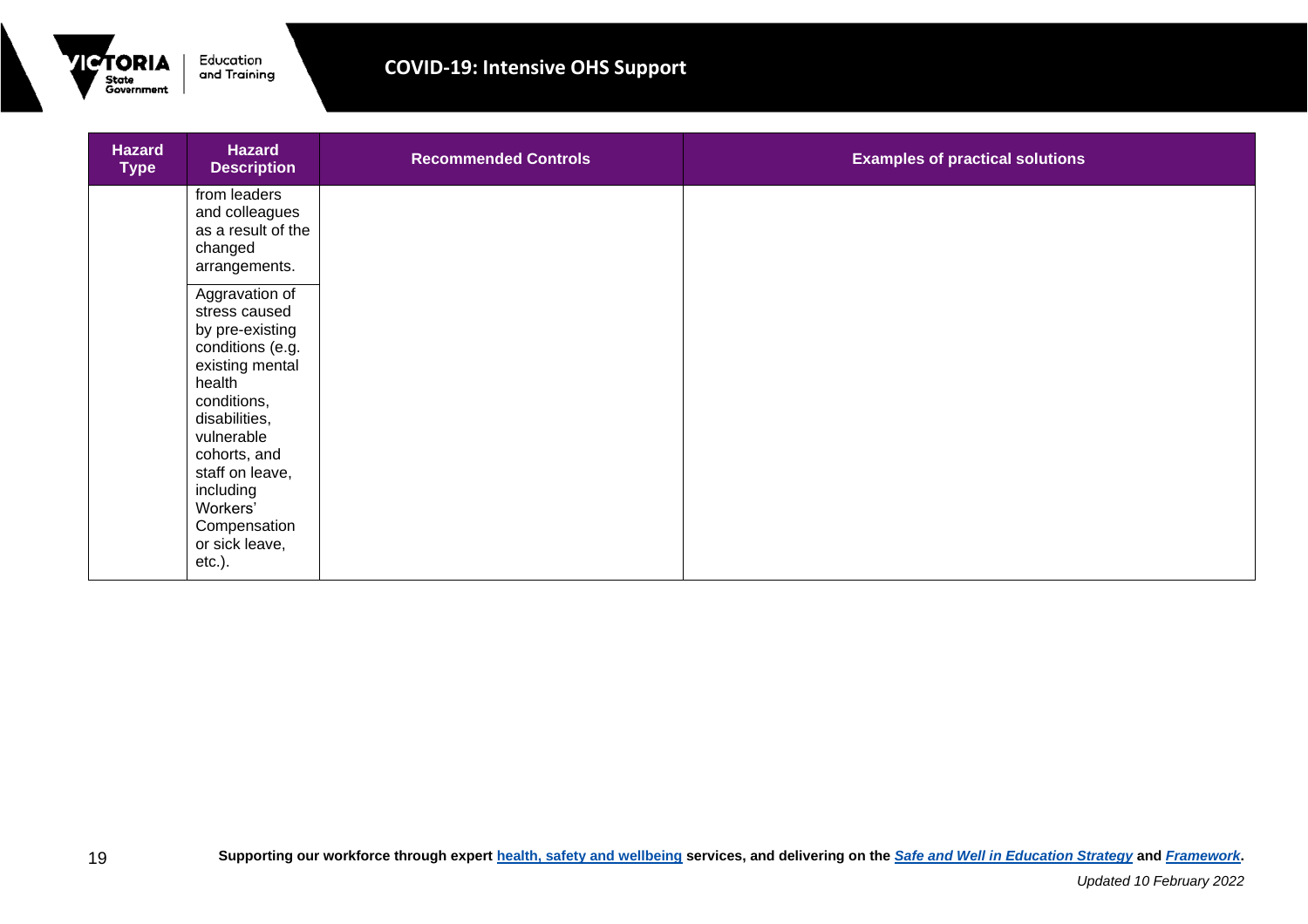